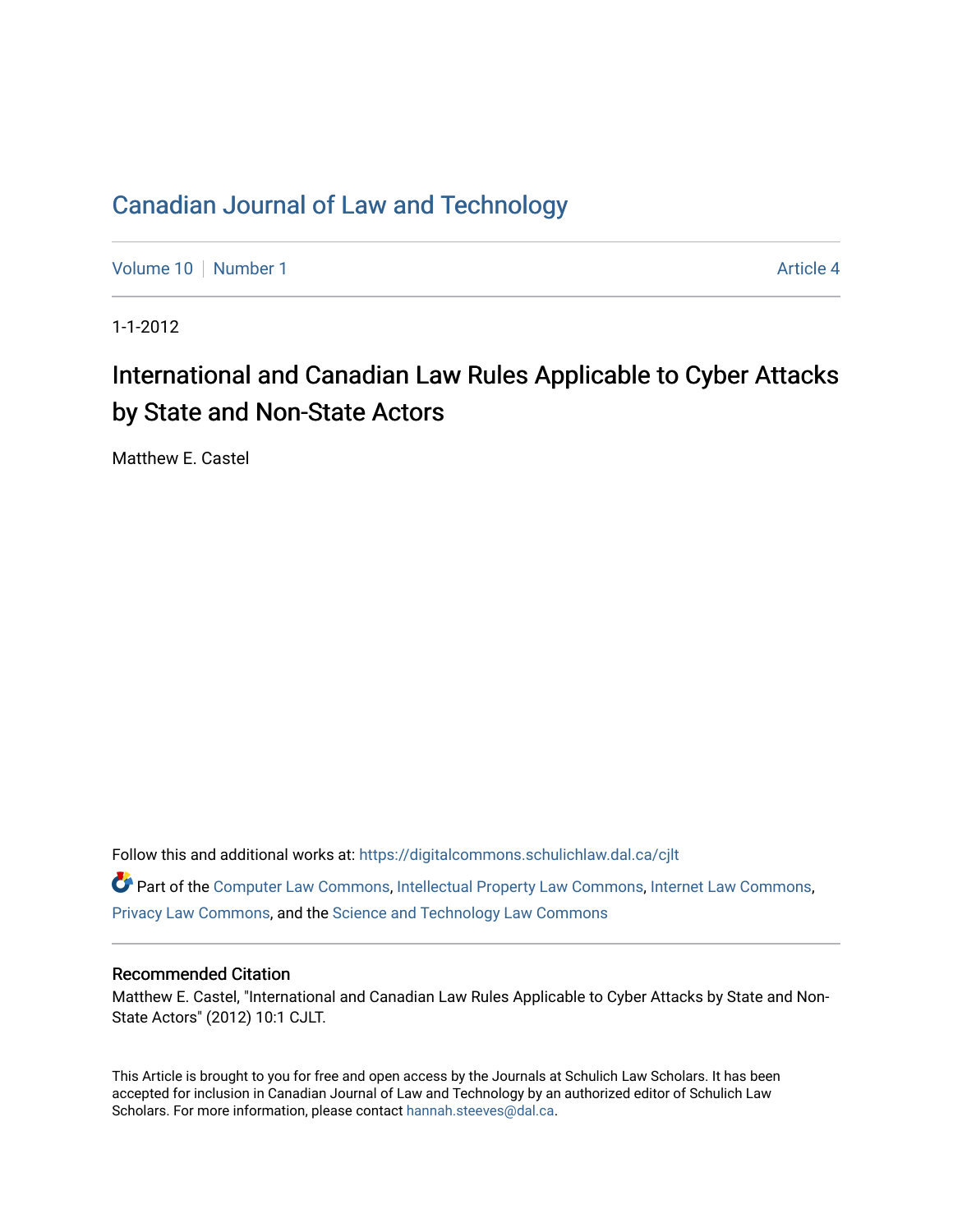### **International and Canadian Law Rules Applicable to Cyber Attacks by State and Non-State Actors**

*Matthew E. Castel*\*

#### **INTRODUCTION**

Cyber attacks, also called computer network attacks, are one of the greatest threats to international peace and security and global economic prosperity given their potentially catastrophic consequences. Canada and the United States of America are particularly vulnerable to cyber attacks as they depend on a large bandwidth running through their respective societies. In the absence of a global agreement on the legal nature of cyber attacks, a majority of states are "leveraging the Internet for political, military, and economic espionage activities".<sup>1</sup> As a result, cyber attacks have become one of the hottest topics in international law.

When carrying out a cyber attack, state or non state hackers use "logic bombs"2 and "trap doors" also called "Trojan horses"3 to place virtual explosives in computers. Thus, laptops can replace bombs and bullets and become potential

<sup>\*</sup> Hons BA in international development, with distinction, U of Western Ontario; Certificate of International Affairs and Multilateral Governance, Geneva Graduate Institute of International Law and Development Studies; BCL/LLB candidate, teaching assistant, Faculty of Law, McGill University, Montreal; student at Fasken Martineau Dumoulin LLP, Montreal.

<sup>1</sup> McAfee, *Virtual Criminology Report* (2008), in J Carr, *Inside Cyber Warfare: Mapping the Cyber Underworld* (Sebastopol, CA: O'Reilly Media Inc, 2009) at 1.

<sup>2</sup> A software application or a series of information that causes a system or network to shut down or erase all data or software on the network.

<sup>3</sup> Hackers add unauthorized software to a program to enter into a network or software program. After entry, they leave behind a trapdoor into the million lines of a computer code running, for instance, an air defense program to facilitate access to it. The trapdoor could be instructions on how to respond to certain circumstances or a program that would cause all the computers on the network subject of the attack to crash and be unable to reboot. Preprogramming the flood of Internet traffic to crash or jam the network (called Distributed Denial of Service-DDOS) has already occurred on a number of occasions domestically and internationally. Attacking computers are called botnets or zombies under remote control thus following instructions loaded into them by state or non-state actors without the knowledge of their owners, sometimes months before the attack when the owners went to a webpage or opened an email as nothing appears on their screens. The botnets/zombies may also spread the infection to other computers which in turn do the same. This is called a worm which may quickly infect millions of originating computers around the world. The botnets/zombies distribute the attack over these computers acting in unison. Note that malicious software like viruses, worms, logic bombs, trapdoors, phishing scams (tricking an Internet user to provide information), etc are called malware.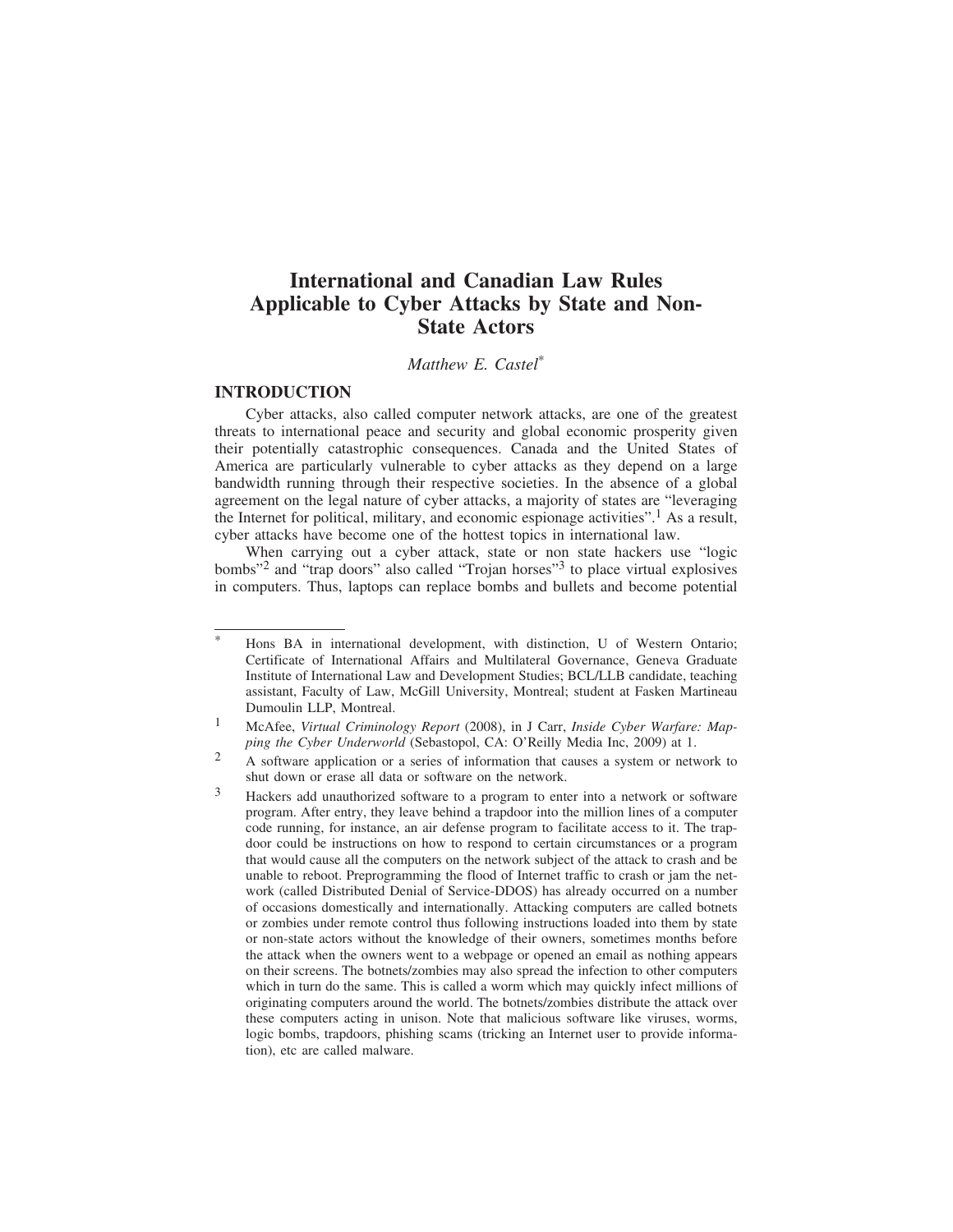weapons of mass destruction since hackers can "key in" devastation. For instance, within fifteen minutes a sophisticated or terrorist cyber attack against the United States or Canada could shut down all the systems of the U.S. Air Route Traffic Control Centers or the Area Control Centers of NAV Canada, wipe out all the financial data in the financial computer centers of New York or Toronto, provoke a nation-wide blackout, cause train derailments or damage nuclear plants, etc. In other words, the attack would bring the United States or Canada to a standstill causing millions of its citizens to perish and major other industrial and economic damage.4

Deterrence is not very effective to control cyber attacks due to their nature, the speed at which they move, the difficulty in tracking them reliably and the fear of the asymmetrical effects that retaliation could have on North American networks due to their vulnerability. Other means must be found to prevent such attacks or respond to them.

This essay, which contains a broad ranging overview of several important issues raised by the recent number of cyber attacks in Canada and elsewhere, begins with a definition of cyberspace and cyber war. It is followed by a brief survey of some cyber attacks that have occurred in Canada and elsewhere in recent years. The first part addresses the question whether present rules of international law applicable to armed attacks using kinetic weapons apply to the wide notion of cyber attacks by a state actor against the government and critical civilian infrastructures of another state and concludes that they do. However, some grey zones still exist which need to be clarified. Not all cyber attacks are of the same gravity and present international law rules were adopted before the age of the Internet. Today, states that are more dependent on highly advanced technology are subject to greater risks and in turn demand greater protective measures.

The last part of the essay is concerned with cyber attacks as cyber crimes when carried out by non-state actors, mostly from a Canadian law point of view.

The conclusion lists a number of proposals to address the present dangers posed by cyber attacks on the international and Canadian levels.

#### **I. DEFINITION OF CYBER-SPACE AND CYBER WAR**

Cyberspace is an electronic terrain that does not occupy any physical space. However, it is submitted that the borderless nature of cyberspace should not prevent states from exercising jurisdiction over a cyber attack and its actor since ultimately a cyber attack will control physical processes. The fact that cyberspace is everywhere there is a computer or a processor or a cable connecting to one means that physical space cannot be ignored. The perpetrator and the target of a cyber attack, whether a state or an individual or entity, will frequently be located in one state and the effects of such an attack may be felt on the territory of another state. In other words: "territoriality still turns out to be a prime factor; apparently cyber-

<sup>4</sup> J Markoff et al, "In Digital Combat, U.S. Finds No Easy Deterrent", *New York Times* (25 January 2010) online: <http://nytimes.com/2010/01/26/world/26cyber.html?d pagewanted=all>.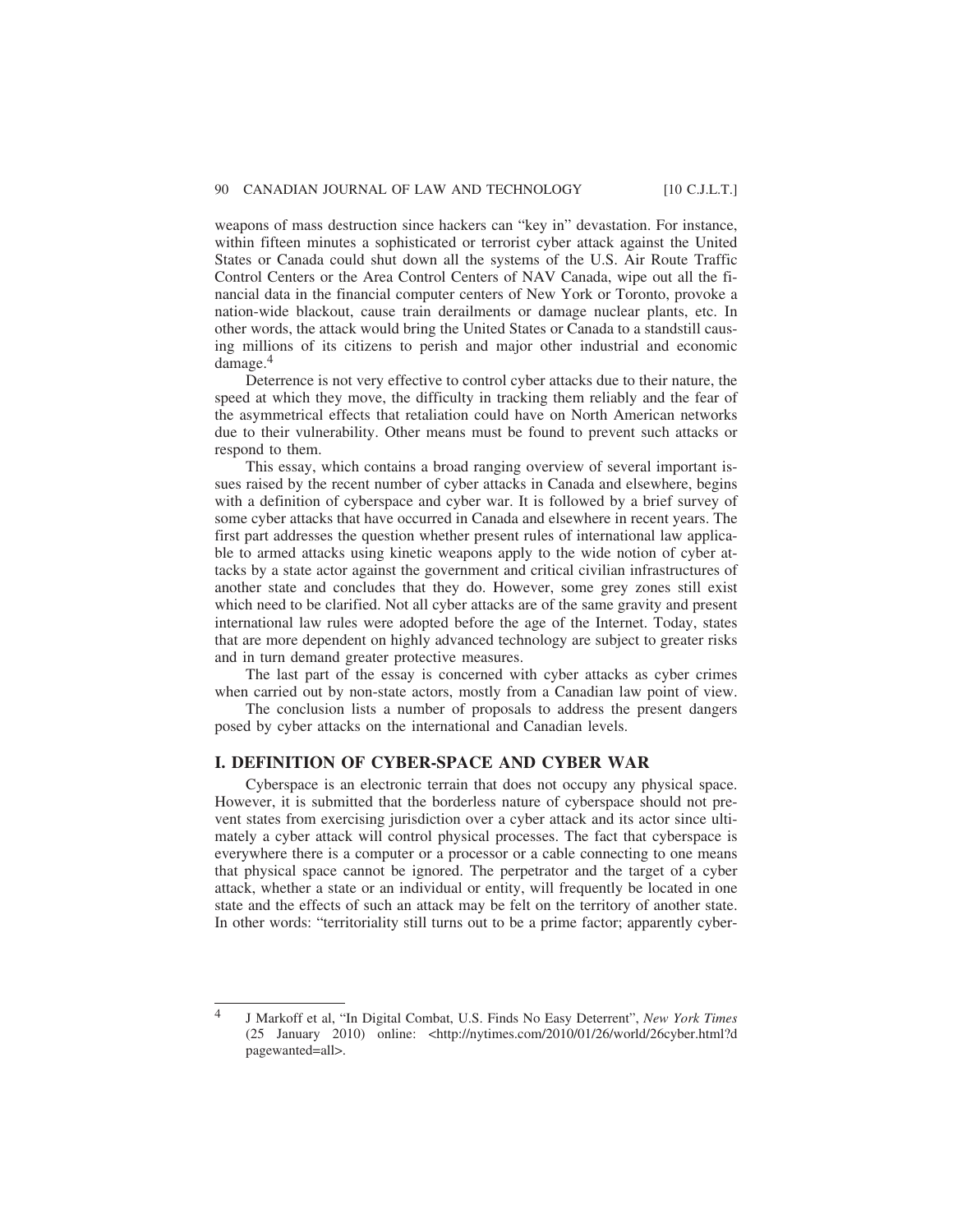space is not considered so a-territorial after all."5

In the United States, a Bill entitled *Protecting Cyberspace as a National Asset Act*6 defined cyberspace as follows:

> The term "cyberspace" means the interdependent network of information infrastructure, and includes the Internet, telecommunications networks, computer systems, and embedded processors and controllers in critical industries.

This is a definition which includes physical processes that take place or may have an effect within the territory of a particular state, be it the actor or the target of a cyber attack. Cyberspace is not limited to a state's jurisdiction over its territory and its citizens. Thus, it would seem that, in the international context, physical space is still relevant in the case of a cyber attack, especially with respect to the location of the originating actor and where the effects on the targeted state are felt.<sup>7</sup> The Internet is a medium used by individuals located in physical space to communicate to individuals also located in physical space. Since the Internet traffic often travels through a number of servers located in foreign physical space, the integrated and global nature of this traffic increases the potential for multiple domestic or foreign jurisdictions claiming control over it on the basis of the territorial principle.

On the international level, cyber war has been defined as "the art and science of fighting without fighting and defeating an opponent without spilling blood."8 It takes the form of a cyber attack, an act by the organs or agents of a state which, by using different types of malware, penetrates the computers, networks or websites of another state, to affect negatively the political, military or economic situation existing in that other state even if it is not preceded or accompanied by military force. Its purpose is to cause damage or destruction.

This type of cyber attack does not fit exactly the traditional description of the use of force or an act of war which is "a hostile contention by means of *armed forces*, carried on between nation states",<sup>9</sup> using kinetic weapons. However, re-

<sup>5</sup> Bert-Jaap Koops & Susan Brenner, *Cybercrime and Jurisdiction: A Global Survey* (The Hague: TMC Asser Press, 2006) at 6. Also JL Goldsmith, "The Internet and the Abiding Significance of territorial Sovereignty" (1998) 5 Ind J Global Stu 475.

<sup>6</sup> 2010, S 3480, s 3 Definitions (3). This bill never became law. See also the definition given by R A Clarke & R K Knake, *Cyber War* (New York: Harper — Collins, 2010) at 70: "Cyberspace is all of the computer networks in the world and everything they connect and control. It includes the Internet plus lots of other networks of computers that are supposed to be accessible from the Internet." Placing a logic bomb on the computers of your enemy in cyberspace is like placing a physical bomb on the physical territory of this enemy.

 $\frac{7}{8}$  See below, III(c) Attribution of Conduct to a State.

Carr, *supra* note 1 at 2. See also the more technical definition given by Clarke & Knake, *supra* note 6: "Cyber warfare is the unauthorized penetration by, on behalf of, or in support of, a government into another nation's computer or network, or any other activity affecting a computer system, in which the purpose is to add, alter, or falsify data, or cause the disruption of or damage to a computer, or network device, or the objects a computer system controls."

<sup>9</sup> *Black's Law Dictionary*, 6th ed (St Paul, Minn: West Corp, 1991) at 1583, "war" italics added.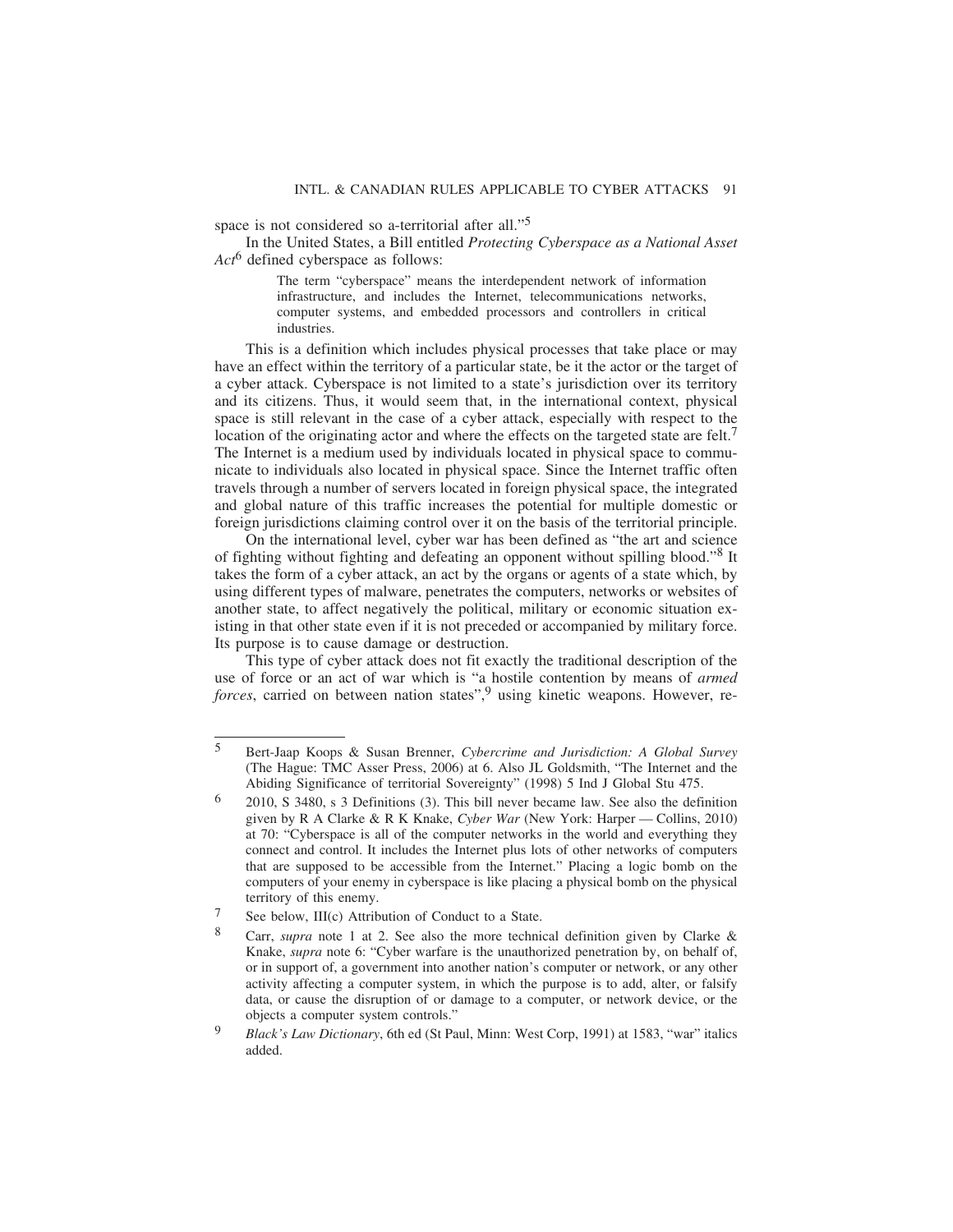cently, the U.S. Government decided to categorize a cyber attack as an act of war enabling the president to consider imposing economic sanctions, resorting to cyberretaliation and even, as a last resort, ordering a military strike against the actor state if key U.S. computer systems were attacked. According to the U.S. Department of Defence, without question, some activities conducted in cyberspace could constitute a use of force and may well involve a state's inherent right to lawful selfdefence."<sup>10</sup>

When the author of the attack is a private individual or entity or a terrorist group using networks, computers, and applications to cause, for instance, a "Distributed Denial of Service," it would not be appropriate to call the cyber attack an act of war. The response would have to be different.

#### **II. RECENT HISTORY OF CYBER ATTACKS**

Cyber attacks as a form of non-conventional weaponry are of recent origin. In 1991, when the war against Iraq began, the United States and its allies used the Internet to reach and demoralize Iraqi officers and soldiers and instruct them how to surrender before the conventional attack by the United States air force. This can be considered to be one of the first instances of cyber warfare, akin to the sending

<sup>10</sup> Department of Defense Cyberspace Policy Report, A Report to Congress pursuant to the *National Defense Authorization Act* for Fiscal Year 2011, Section 934, November 2011, at 9, at para 12, online: <http://www.defense.gov/home/features/2011/ 0411\_cyberstrategy/docs/NDAA%20Section%20934%20Report\_For%20webpage .pdf>. Also President Obama's National Security Strategy (17 May 2010), online: <http://www.whitehouse.gov/sites/default/files/rss\_viewer/national\_security\_strategy. pdf>; The U.S. position was to some extent established by NATO at the November 2010 Lisbon Summit: <http://www.nato.int/Lisbon2010/strategic-concept-2010 eng.pdf>; U.S. International Strategy for Cyber Space (May 2011), online: <http://www.whitehouse.gov/sites/default/files/rss\_viewer/international\_strategy\_for \_cyberspace.pdf>; U.S. Department of Defense, Strategy for Operating in Cyber-Space (July 2011), online: <http://www.defense.gov/news/d20110714cyber.pdf>, which proposes five strategic initiatives to operate effectively in cyberspace, defend national interests and achieve national security objectives. Note that in March 2011, before the NATO-led strikes against Libya, the Obama administration considered whether to begin intervention in support of the rebels by a cyber attack to disrupt and disable the Quaddafi government air defense system. After an intense debate, it was decided to reject cyber warfare for fear of setting a precedent for other nations especially Russia and China. See E Schmitt & T Shanker, "U.S. Debated Cyberwarfare in Attack Plan on Libya", *New York Times* (17 October 2011), online: <http://www.nytimes.com/2011/10/18/world/africa/cyber-warfare-against-libya-wasdebated-by-us.html>. Eventually, the U.S. will have to cross the threshold into overt cyber attacks to defend vital government, military and public infrastructure networks. Also T Shanker, "U.S. Weighs Its Strategy on Warfare in Cyberspace", *New York Times* (18 October 2011), online: <http://www.nytimes.com/2011/10/19/world/ africa/united-states-weighs-cyberwarfare-strategy.html>. Presently, there are no specific rules of engagement to guide individual digital operations. Defensive missions might cross the line into offensive actions when applied to the digital domain. This does not mean that active defense is offensive in cyberspace. An active defense in cyberspace seeks to identify and even neutralize threats before they materialize.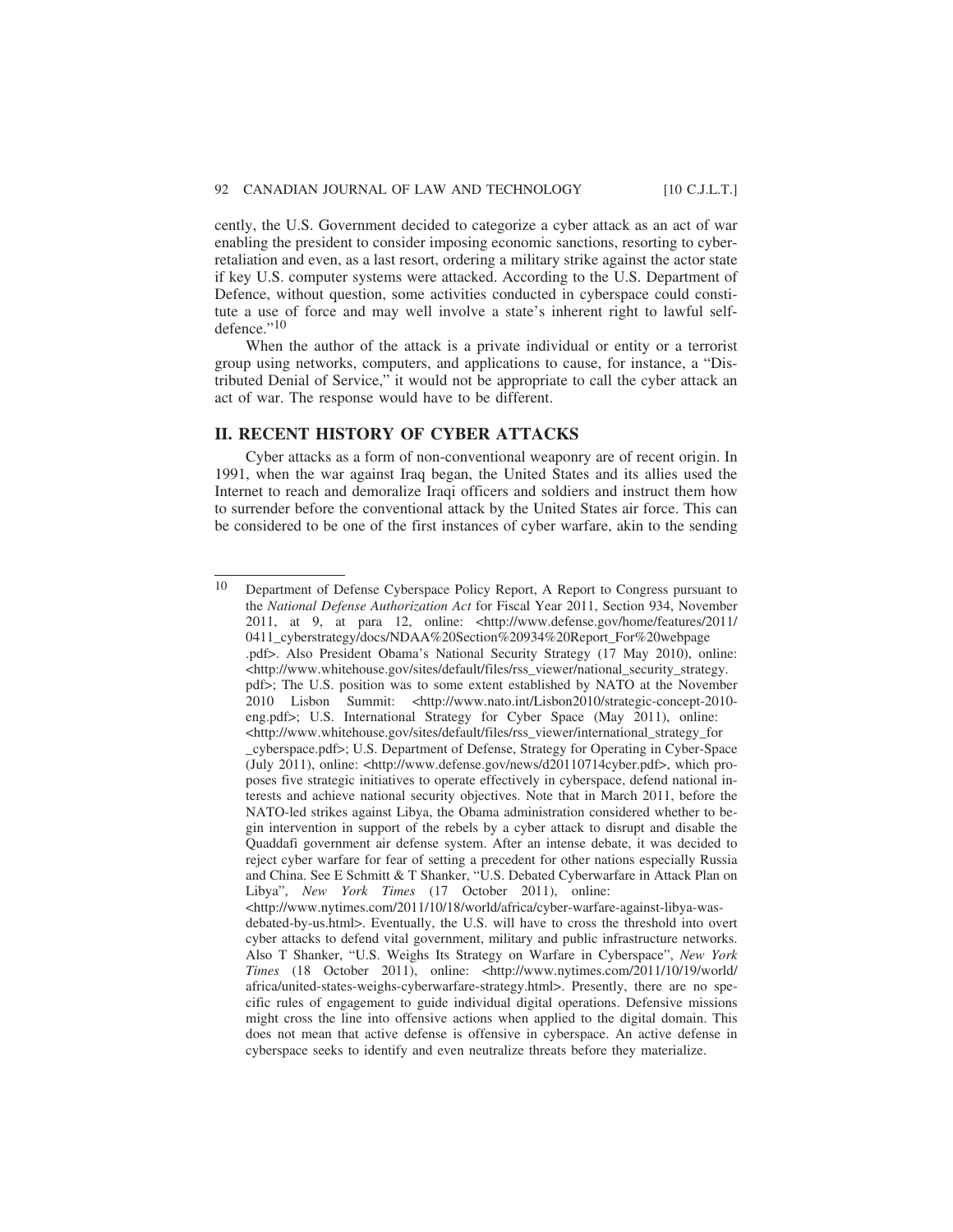of propaganda radio messages or dropping leaflets in World War II.

In 2007, the Israeli air force destroyed a nuclear facility being built in Syria by North Koreans, on the ground that its purpose was to produce weapons of mass destruction eventually to be used against Israel. The attack was successful in spite of a state of the art air defence radar and missile system built by the Russians. Having hacked into the Syrian defense system and disabled it using light and electric pulses to transmit and control what these radars saw, the Israeli planes were able to penetrate Syrian airspace undetected. In this case, the cyber attack was followed by a conventional military attack using kinetic weapons.

Another example of the use of cyberspace for political objectives but without the use of military force was the case of Estonia which, in 2007, had moved the bronze statue of a Soviet soldier commemorating the liberation of the country in 1945. This move prompted hackers to attack the servers supporting the most used web pages in Estonia by flooding them with simple access requests, thereby collapsing or shutting them down. Access to online banking websites or other electronic services like servers running the telephone network became impossible. The attack lasted for weeks. This "Distributed Denial of Service" attack instantly became a major weapon in the cyber arsenal. Eventually, the attackers were traced to Russia, although this state denied that it was engaged in a cyber war against Estonia and maintained that the attack was done by individual Russian nationalists who were incensed by the act of Estonia. As a result, in 2008 NATO opened a Cyber Defense Center of Excellence in Estonia to deal with cyber wars.

The same year, on the occasion of the invasion of the Republic of Georgia by Russia, cyber attacks took place against Georgian media outlets and government websites. As a result Georgians could not connect to any outside news or send or receive emails. Again, Russia denied that the cyber attacks were the work of its official agents.

In 2009, North Korea sent a coded message to about 40,000 computers around the world which became infected with a botnet virus. The message instructed the computers to ping a number of U.S. and South Korean government websites and international companies. With the zombie computers joining the attack, these sites became flooded with requests to see their pages and eventually these attacks resulted in another "Distributed Denial of Service." In the United States, sites of the Treasury, the Secret Service, the Federal Trade Commission, the NASDAQ, and the New York Stock Exchange, among others, were hit. Eventually, more than 160,000 computers in 74 countries attacked South Korean banks, government agencies and other vulnerable sites. The attacker did not attempt to control any government system or essential services. North Korea denied being the author of these cyber attacks. Even if North Korea was directly involved, it is debatable whether such attacks could be considered as acts of war as psychological pressure and threats are made every day in international relations between hostile states.

In June 2010, a computer worm called STUXNET was configured in such a way as to specifically make uranium enriching centrifuges in Iran spin out of control and shut down.<sup>11</sup> This was a covert cyber operation designed, perpetrated or

<sup>11</sup> The STUXNET worm moved from computer to computer via Windows security vulnerability allowing it to infect computers not normally connected to the Internet. It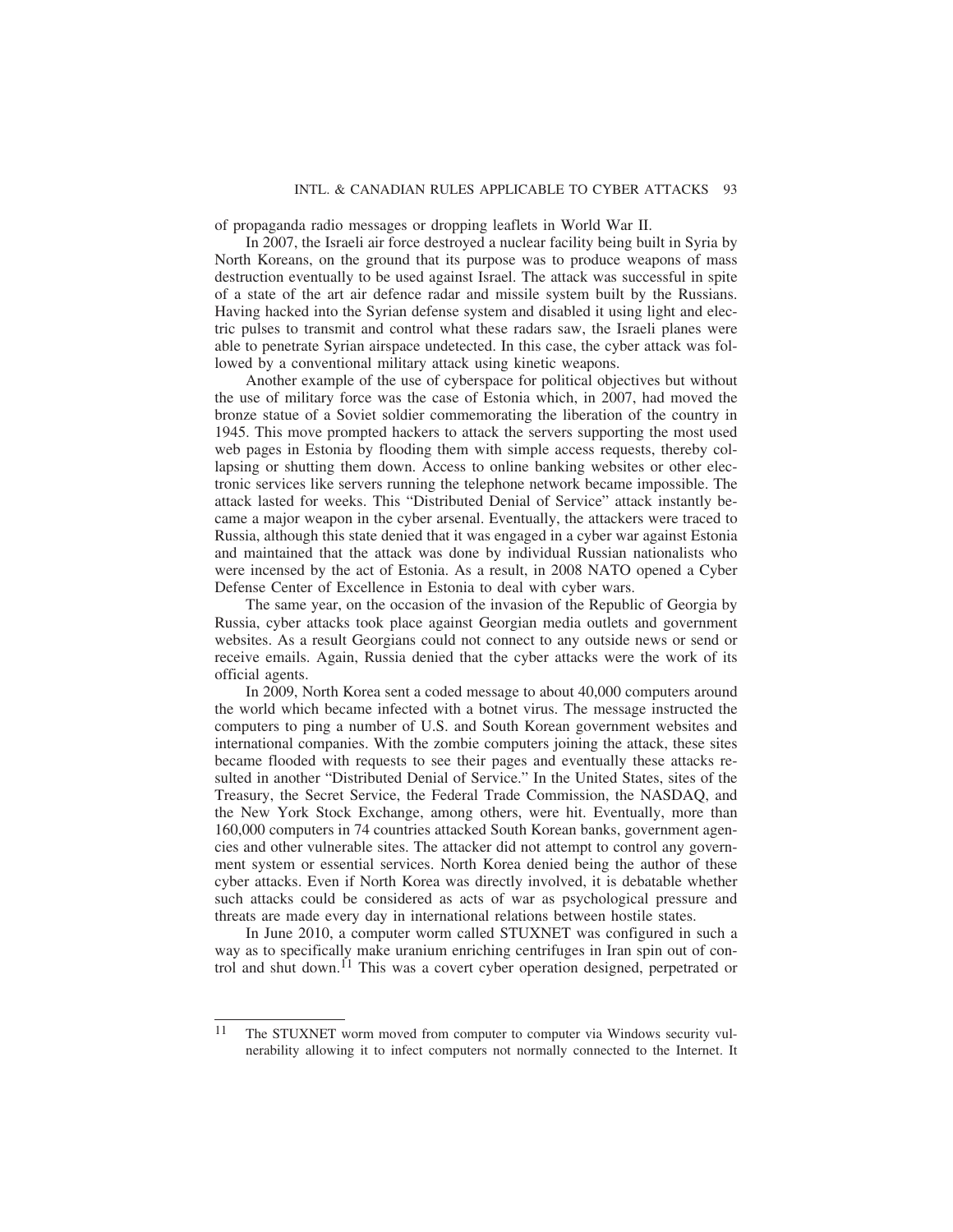sponsored allegedly by Israel and the United States of America in order to destabilize Iran's controversial nuclear enrichment program. A similar attack took place again in 2011 using a different worm.

In the winter and spring 2011, there were several separate cyber attacks against Canadian government ministries such as the Treasury Board of Canada Secretariat and the Department of Finance, Canadian law firms involved in a foreign attempt to take over Potash Corporation of Saskatchewan and the U.S. defense contractor Lockheed Martin, apparently originating from hackers in China or Russia.

In 2009, as a result of a cyber attack against the computers of the U.S. Military Central Command, a United States Cyber Command was created by the Department of Defense as a sub-unified command of the U.S. Strategic Command with the mission to use information technology and the Internet as a weapon and also to defend the Department of Defense.<sup>12</sup> The Department of Homeland Security defends other parts of the federal government. Although this may change as a result of the new U.S. National Security Strategy, so far no federal agency is charged with the defense of the power grid, the banking system or the transportation networks from a cyber attack on the ground that it is the responsibility of the private sector to do so. Other states like Russia,<sup>13</sup> China,<sup>14</sup> North Korea,<sup>15</sup> France<sup>16</sup> and Israel<sup>17</sup> also created cyber warfare commands. The Canadian military lacks a formal Cyber Command although at the present Communications Security Establishment Canada, a division of the Department of National Defense monitors international Internet communications to protect Canada's electronic network. In 2010, the Canadian Government launched Canada's Cyber Security Strategy designed to protect from hackers certain Canadian assets like the power grid and government departments.<sup>18</sup>

18 See online: <http://www.publicsafety.gc.ca/prg/ns/cbr-scc-eng.pdf>.

disabled 10% of the centrifuges. John Markoff, "Malware Aimed at Iran Hit Five Sites, Report Says", *New York Times* (11 February 2011), online: <http://www.nytimes.com/2011/02/13/science/13stuxnet.html>. Also Matt Liebowitz, "Stuxnet Clone 'Duqu' Possibly Preparing Power Plant Attacks", (18 October 2011), online: <http://www.foxnews.com/scitech/2011/10/18/stuxnet-clone-found-possiblypreparing-power-plant-attacks/>.

<sup>12</sup> See online: <http://enwikipedia.org/wiki/united\_ states\_cyber\_command>.

<sup>13</sup> A Russian Cyber Command, online: <ieexplore.ieee.org/xpls/abs\_all.jsp? arnumber=5954699-Similar>.

<sup>14</sup> Cyber warfare units created by China are responsible for offense and defense in cyberspace. Among the many weapons and techniques used, are information mines and logic bombs, changing network data, establishing network spy stations to monitor Internet traffic, degrading and shutting down computer and critical foreign infrastructure systems. Hacking against United States, European and Japanese industries and research facilities is also another activity pursued diligently by the Chinese government.

<sup>15</sup> Note that Unit 121 of the [North] Korean People's Army Joint Chiefs Cyber Warfare specializes in destabilizing South Korea' Military Command Control and Communication Network. It operates mostly from China because the few North Korea Internet connections can easily be identified.

<sup>16</sup> Online: <www.intelligenceonline.com/.../cyber-command-for-french-military.91 319142-ART-Similar>.

<sup>17</sup> Online: <http://www.ynetnews.com/articles/0.7340.L-4070561>.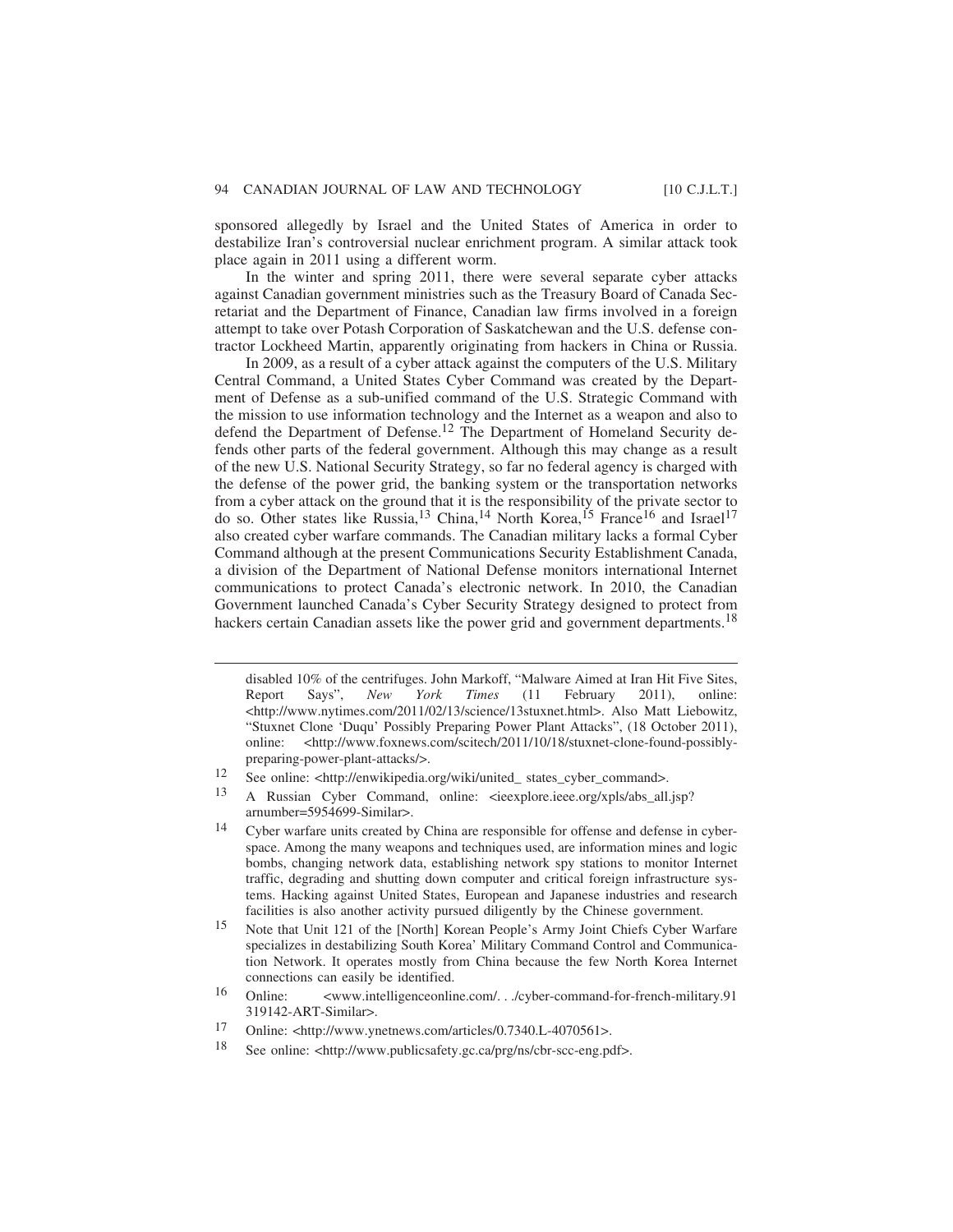In May 2011, the U.S. Government prepared an international cyber defense strategy, which is not limited to a cyber-response. All necessary means as appropriate and consistent with applicable international law would be used to respond to hostile acts in cyberspace, especially with respect to cyber attacks that threaten widespread civilian casualties.<sup>19</sup>

The infrastructures of a state subject to a cyber attack usually involve its military, transportation system, electric energy, gas and oil storage and delivery, banking and financial sector services, water supplies, telecommunications, and emergency services. These infrastructures are particularly vulnerable to a cyber attack, given their reliance on integrated computer technologies.20 Most destructive, would be the initiating of a nuclear catastrophe by a hacker attack, especially by a terrorist, on nuclear power plants or on the command and control of nuclear weapons.

#### **III. CYBER ATTACK BY A STATE ACTOR AGAINST GOVERNMENT OR CRITICAL CIVILIAN INFRASTRUC-TURES OF ANOTHER STATE WITHOUT PRECEDING OR ACCOMPANYING USE OF KINETIC FORCE**

#### **(a) Cyber Attack by a State as a Use of Force which Amounts to a Breach of the Peace or an Act of Aggression**

Is a cyber attack by an organ or agent of a state or its sponsored terrorist organization, not preceded or accompanied by the use of kinetic force in the physical world, an act prohibited by international law (e.g. the *Charter of the United Nations*, the 1974 *Definition of Aggression* by the General Assembly of the United Nations,21 the 2010 amendment to the *Statute of the International Criminal Court* which now defines aggression,<sup>22</sup> and the 1970 United Nations *Declaration on Prin-*

<sup>19</sup> *Supra* note 10. Also *supra* note 10, Department of Defense Strategy for Operating in Cyberspace (July 2011). In the USA see two competing bills in the Senate namely the *Cybersecurity Act of 2012*, s. 2105 introduced Feb. 14, 2012, <http://www.govtrack.us/comngress/bills/112/s2105> and the *SECURE IT Act of 2012*, introduced March 1, 2012, <http://www.energy.senate.gov/public/index.cfm/2012 /3/senators-introduce-legislation-to-strengthen-cybersecurity>. Both bills are designed to buttress the networks for critical US infrastructures, such as electrical power plants and nuclear reactors.

<sup>20</sup> In Canada see Office of Critical Infrastructure Protection and Emergency Preparedness created in 2001 and originally located with the Department of National Defense and now integrated within the Public Safety and Emergency Preparedness Canada portfolio which is part of the Department of Public Safety, online: <http://circ.jmellon.com/agencies/ocipep/>. Thus, in Canada public safety covering cyber attacks comes primarily within the jurisdiction of the Department of Public Safety in cooperation with the Canadian Security Intelligence Service, the Royal Canadian Mounted Police, and the Canada Border Services Agency. The Department of Justice Canada and the Department of National Defense are also involved in their respective sphere of jurisdiction.

<sup>21</sup> UNGA Res 3314 (XXIX), (14 December 1974), 13 ILM 710.

<sup>22</sup> UN Doc A/CONF 183 /9, 17 July 1998. Art 8 bis, adopted in Kampala on 11 June 2010, Resolution RC/Res 6. Depositary Notification CN 651.2010, Treaties -6, dated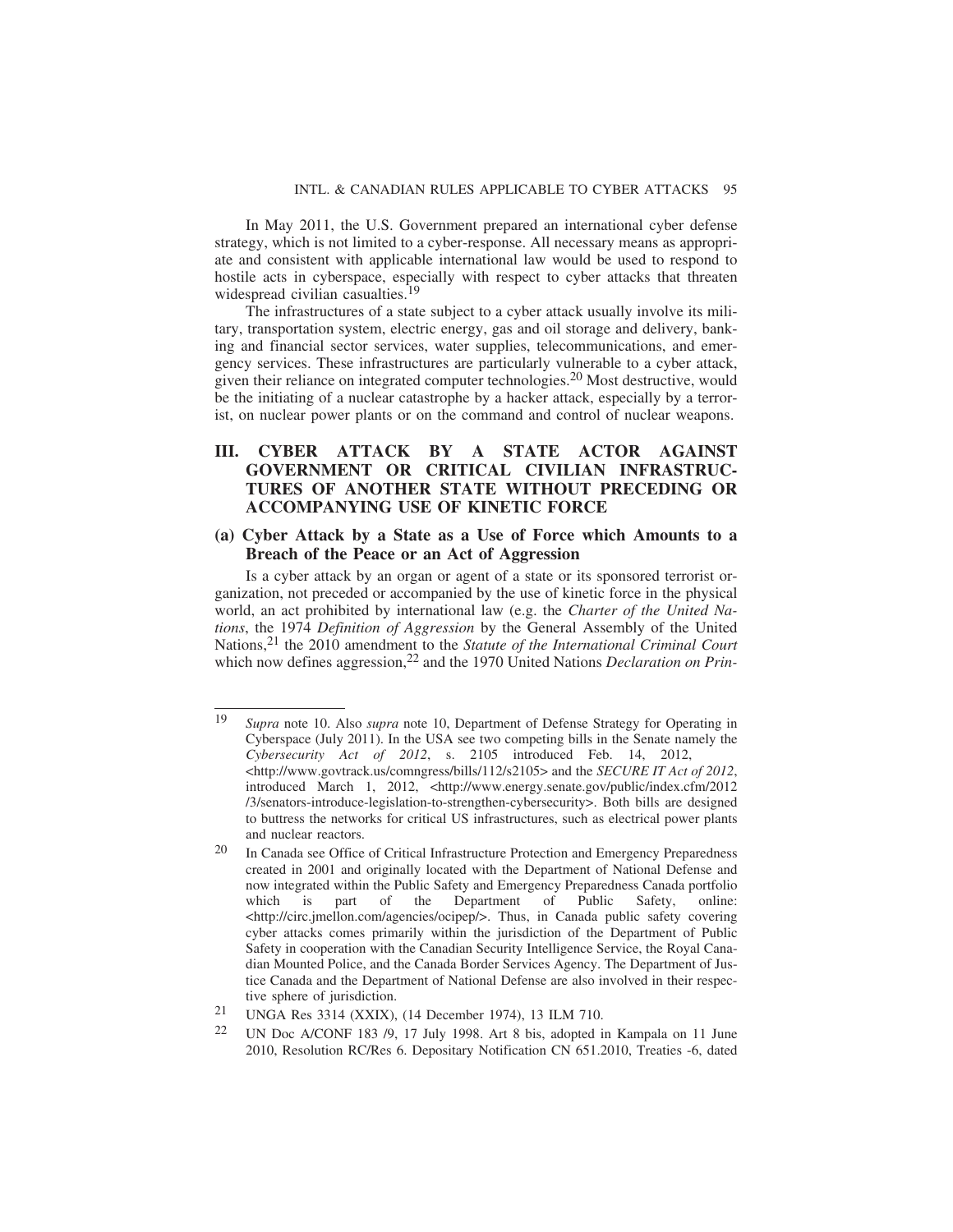*ciples of International Law Concerning Friendly Relations and Cooperation Among States in Accordance with the Charter of the United Nations*).23

Some of these instruments can be relied upon to prohibit cyber attacks.

For this purpose, let us assume that the actor of the cyber attack is an organ or an agent of a state that has been identified and that the attack has caused the banking system to grind to a halt or disrupted the transportation system or electrical grid of the targeted state, creating chaos and endangering its economy.

Article 2.3 of the *Charter of the United Nations* lays down the principle that: "All Members shall settle their international disputes by peaceful means in such a manner that international peace and security, and justice, are not endangered." This obligation is reinforced by article 2.4 which declares that: "All Members shall refrain in their international relations from the threat or use of force against the territorial integrity or political independence of any State, or in any other manner inconsistent with the purposes of the United Nations." Interpreting article 2.4 liberally, especially the words "restrain . . . from the . . . use of force against the . . . political independence of any state . . .", it would seem that the disruption of the transportation system or the electrical grid, or stopping the banking system of the targeted state would certainly affect its political independence by endangering its economic and financial stability, leaving that state' government at the mercy of other states. On the other hand, a narrow interpretation of the same words would require that the cyber attack be preceded or accompanied by a physical attack with kinetic weapons. Since in the past the *Charter of the United Nations* has been concerned with conventional warfare, it is unlikely that many of its members would agree that a cyber attack is a "use of force" of a kinetic nature. However, the words "refrain . . . from the use of force . . . in any other manner inconsistent with the purposes of the United Nations" could be interpreted to include a cyber attack without the physical component of the use of force especially if one considers article 1.1 of the *Charter*, which deals with the purposes and principles of the United Nations. In the context of a cyber attack, these principles are the prevention and removal of threats to the peace and the suppression of acts of aggression or other breaches of the peace. Also, a cyber attack does not "develop friendly relations among nations" as required by article 1.2.

Furthermore, in determining whether the Charter of the United Nations applies to the threat or use of non-conventional weapons of mass destruction, the International Court of Justice in its advisory opinion on *The Legality of the Threat or Use of Nuclear Weapons*, indicated that articles 2.4, 51 and 42 of the *Charter of the United Nations* do not refer to specific weapons. They apply to any use of force regardless of the weapons used. Thus it could be argued that since "the *Charter* neither expressly prohibits, nor permits the use of any specific weapon",24 cyber attacks by computers are covered by the words "use of force", "armed attack" or

<sup>29</sup> November 2010, available online: <http://treaties.un.org>. The amendment will come into force one year after ratification by 30 states parties to the Court which will be able to exercise jurisdiction on this ground at the earliest only after 1 January 2017.

<sup>23</sup> UNGA Res 2635 (XXV) UN GAOR 25th Sess, Supp No 28 at 121. UN Doc A/8028 (1971) adopted by consensus on 24 October 1970.

<sup>24</sup> [1996] ICJ Rep 226, at para. 39.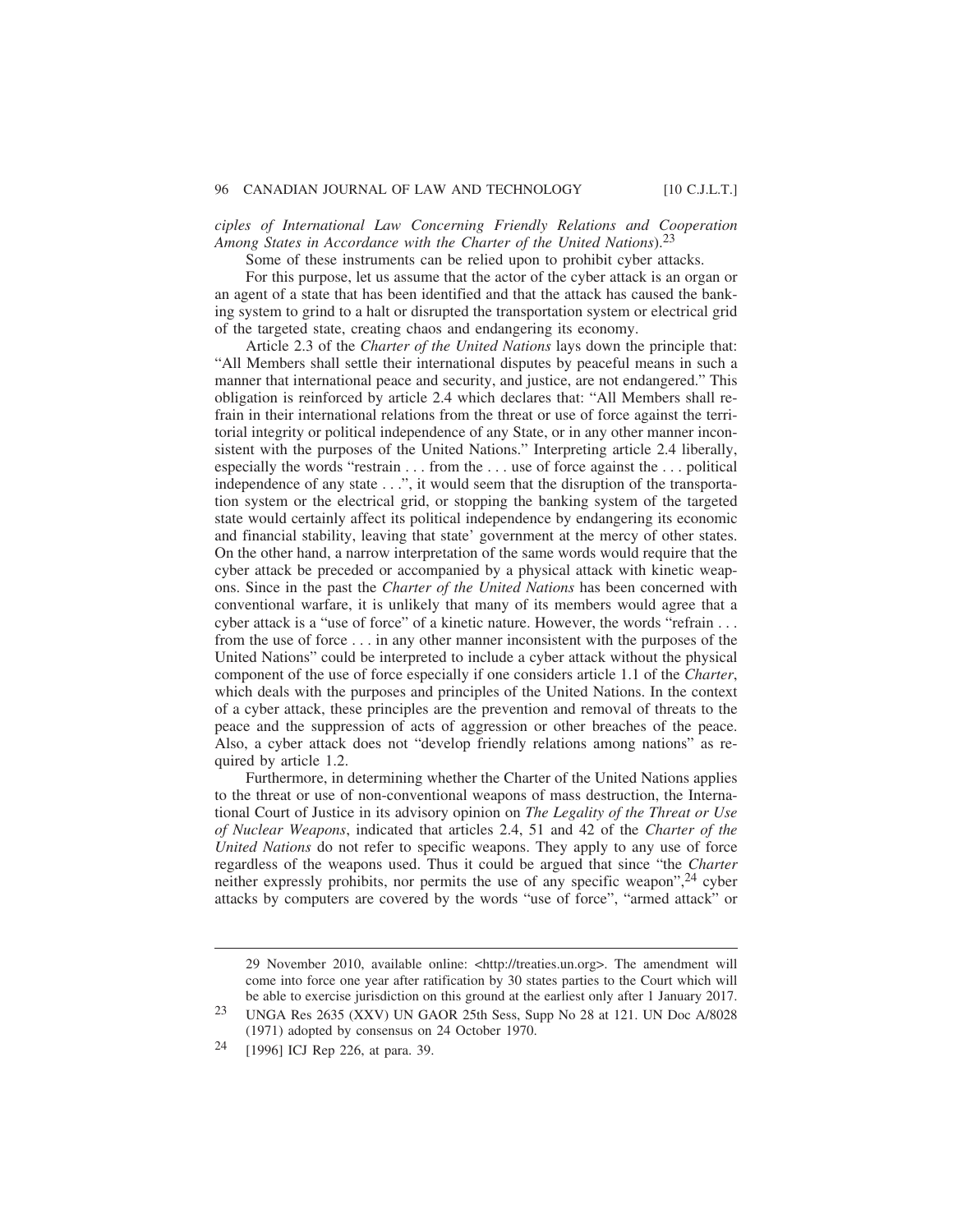"act of aggression".

Article 39 of Chapter VII of the United Nations *Charter* which gives the Security Council the task of determining "the existence of any threat to the peace, breach of the peace, or act of aggression" and making recommendations or deciding what measures must be taken to maintain or restore international peace and security can be interpreted as applying to a cyber attack. Such an attack would be a breach of the peace and even an act of aggression, particularly if one considers the collateral damage which could result from such an attack.

In order to characterize a cyber attack as an act of aggression, one must examine how the international community has defined an "act of aggression". In one of its Resolutions adopted in 1974, the United Nations General Assembly<sup>25</sup> defined aggression in article 1 as ". . . the use of armed force by a State against the sovereignty, territorial integrity or political independence of another State, or in any other manner inconsistent with the *Charter of the United* Nations, as set out in this Definition." Reference is made to "armed force" in the physical sense. It is consistent with the Preamble of the *Charter of the United Nations* which states that "armed force shall not be used, except in the common interest." This reference to armed force would prevent the characterization of a cyber attack as an act of aggression unless preceded or accompanied by physical force. If that were the case, the use of a cyber attack would fall within the traditional scope of *jus in bello*.

Article 2 of the Definition also refers to the "first use of armed force". Article 3 gives a long list of acts which, regardless of a declaration of war, qualify as an act of aggression. All the acts listed in paragraphs (a) to (g) of article 3 describe physical attacks by "armed forces", which would further eliminate a cyber attack from the definition of aggression. Yet, article 4 leaves the door open to extending this definition to include cyber attacks since it declares that: "The acts enumerated above are not exhaustive and the Security Council may determine that other acts constitute aggression under the provisions of the Charter."

The *Statute of the International Criminal Court*<sup>26</sup> listed the crime of aggression in article 5.1(d) but did not define it in 1998 when the Court was created. However, in 2010, article 8 bis was added to this statute which now defines the crime of aggression as

> the planning, preparation, initiation or execution, by a person in a position effectively to exercise control over or to direct the political or military action of a state, of an act of aggression which, by its character, gravity and scale constitutes a manifest violation of the *Charter of the United Nations*.

Paragraph 2 of the new article then defines an "act of aggression" as

the use of armed force by a State against the sovereignty, territorial integrity or political independence of another State, or in any other manner inconsistent with the Charter of the United Nations. . . .

This is followed by a list of acts of aggression similar to those described in article 3 of the 1974 Resolution. Crimes of aggression will only be prosecuted after

<sup>25</sup> *Supra* note 21. For a comprehensive analysis and comments by the Canadian Delegation see JG Castel, *International Law*, *Chiefly as Interpreted and Applied in Canada*, 3d ed (Toronto: Butterworths, 1976) at 57–63.

<sup>26</sup> *Supra* note 22.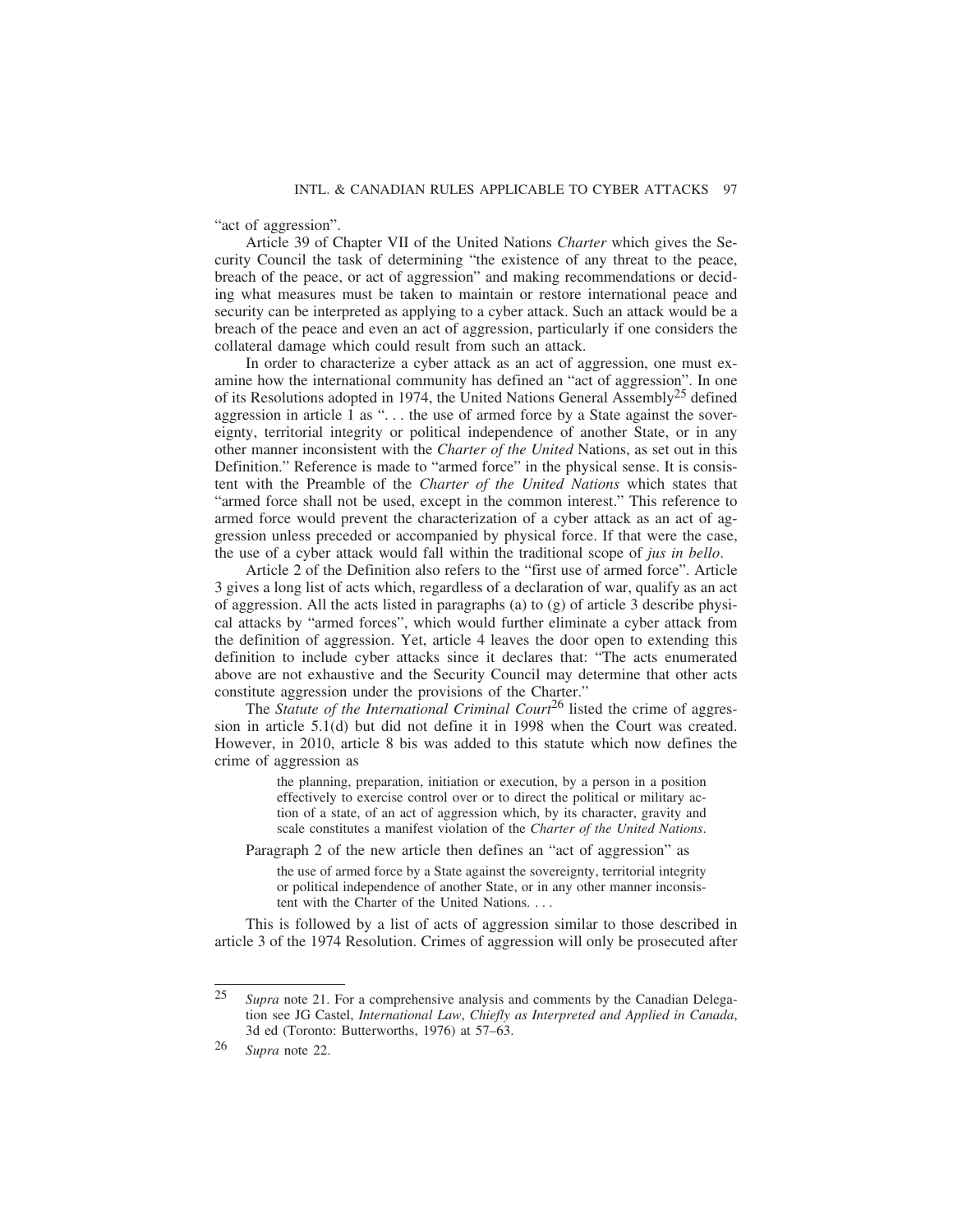the Security Council has made a determination that an act of aggression has been committed. In article 8, which covers war crimes and contains a long list of these crimes, reference is always to a physical "armed force" which would rule out a cyber attack. Thus, articles 8 bis and 8 do not comfortably apply to cyber attacks.

The *Declaration of Principles of International Law Concerning Friendly Relations and Cooperation Among States in Accordance with the Charter of the United Nations*27 was drafted in a pre-computer age. Reference is made to the "use of force" against the territorial integrity or political independence of any State, or in any other manner inconsistent with the purpose of the United Nations, repeating what appears in article 2.4 of the *Charter of the United Nations*.

To conclude, the most important international text provisions that support the view that a cyber attack by a state is a "use of force" that is a threat to the peace, a breach of the peace or an act of aggression that gives jurisdiction to the Security Council to apply the measures found in Chapter VII of the *Charter of the United Nations* are articles 2.4 and 39 *et seq.* of the *Charter*. However, whether a cyber attack could be considered a violation of the *Charter* would depend upon its character, gravity and scale. Not all cyber attacks would qualify.

To put this matter to rest the Security Council could add cyber attacks to the list of acts of aggression in article 3 of the 1974 *Definition of Aggression*.

#### **(b) International Law of State Responsibility for Internationally Wrongful Acts**

Another possible avenue for holding a state responsible for a cyber attack that is not preceded or accompanied by the use of kinetic force is the customary international law of state responsibility that "Every internationally wrongful act of a State entails the international responsibility of that State."<sup>28</sup>

According to the *Draft Articles on State Responsibility* "There is an internationally wrongful act of a State when conduct consisting of an action or omission (a) is attributable to the State under international law; and (b) constitutes a breach of an international obligation of the State."29 Depending on the context, a cyber attack by the organ or agent of a state, or by a terrorist organization sponsored by a state, may amount to a breach of the international obligations that states have not to harm one another.<sup>30</sup> That obligation attracts the state's international responsibility, as for instance in the case of a "Distributed Denial of Service."

To remedy this situation, the targeted state would be able to resort to self-help measures, such as reprisals,<sup>31</sup> distinct from those listed in Chapter VII of the *Charter*, which would not be applicable in the absence of proof that the attack amounted to the "use of force", an "armed attack", or an act of aggression. However, the state

<sup>27</sup> *Supra* note 23.

<sup>28</sup> Art 1, *Draft Articles on Responsibility of States for Internationally Wrongful Acts*, Report of the International Law Commission on the Work of its 53rd Sess, UNGAOR, 56th Sess, No 10 UN Doc A/56/10 [*Draft Articles on State Responsibility*].

<sup>29</sup> *Ibid* art 2.

<sup>30</sup> *Corfu Channel Case*, *United Kingdom v Albania (Merits)*, [1949] ICJ Rep 4 at 2224.

<sup>31</sup> Below, V(f) Reprisals — Countermeasures.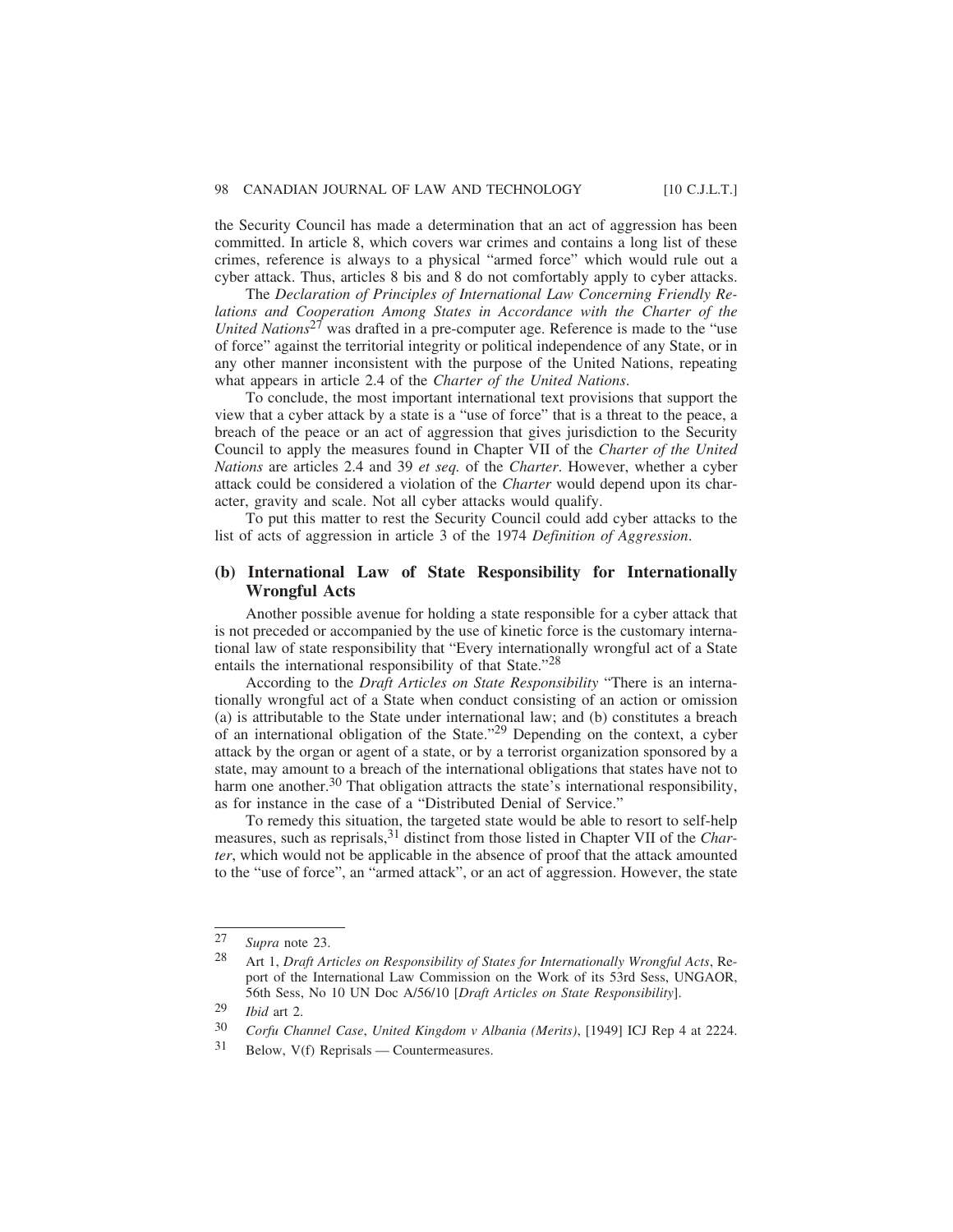responsible for the cyber attack would be under an obligation to: "(a) cease that act, if it is continuing; and (b) to offer appropriate assurances and guarantees of nonrepetition, if circumstances so require<sup> $\ddot{r}$ </sup>,<sup>32</sup> and to compensate the targeted state for the damages caused thereby.<sup>33</sup>

#### **(c) Attribution of Conduct to a State**

To hold a state responsible for a cyber attack it is necessary to determine where the attack originated. The clandestine nature of cyberspace makes this difficult, especially when the cyber attack is conducted through intermediate computer systems to disguise the identity of the attacker. The more an attacker routes the attack through intermediary systems, the more difficult it is to trace the attacker's identity.<sup>34</sup> Yet, the identification of the attacker state is a legal requirement before the targeted state can decide how to respond.

Can a cyber attack using local or foreign servers be attributed to the state when the attack is carried out by government organs, by others who have acted under the direction, instigation or control of these organs as agents of the state, by a terrorist organization or by an individual terrorist sponsored or tolerated by that state? A state is responsible for its organs or agents acting as hackers provided that they have that status under the domestic law of that state.<sup>35</sup> To trigger the international responsibility of the state, the cyber attack must result from the active participation of these organs or agents under cover of their official character. However, the state cannot invoke an excess of authority by its organs or agents to block a claim by the state targeted by the cyber attack.<sup>36</sup>

A state that has sponsored or tolerated a cyber attack by a terrorist organization or an individual terrorist may violate article 2.4 of the *Charter*37 if the attack meets the threshold for the use of force. It would also violate conventions dealing

<sup>32</sup> *Supra* note 28 at art 30.

<sup>33</sup> *Ibid* art 36.

<sup>34</sup> Trace back software can be used to find the origin of the attack. However, some servers may not co-operate. If that is the case, hacking into these servers could help unless the actor directed the attack from a server located in another state which could be that of the target!

<sup>35</sup> *Draft Articles on State Responsibility*, *supra* note 28 arts 4-5.

<sup>36</sup> *Ibid* art 7.

<sup>37</sup> See UNSC Res 748 (1992), 31 March 1992, UN Doc S/RES/748 involving Libya and the aerial incidents at Lockerbie and in Niger (1992), 31 ILM 717: "The Security Council . . . Reaffirming that, in accordance with the principle in Article 2, paragraph 4 of the Charter of the United Nations, every State has the duty to refrain from organizing, instigating, assisting or participating in terrorist acts in another State or acquiescing in organized activities within its territory directed towards the commission of such acts, when such acts involve a threat or use of force." Since on several occasions, the members of the Security Council have expressed their deep concern over acts of international terrorism and emphasized the need for the international community to deal effectively with all such acts, they would probably be prepared to condemn a state sponsoring a cyber attack by a terrorist organization. UNSC Res 1373, para 2, 28 September 2001, UN Doc S/RES/1373.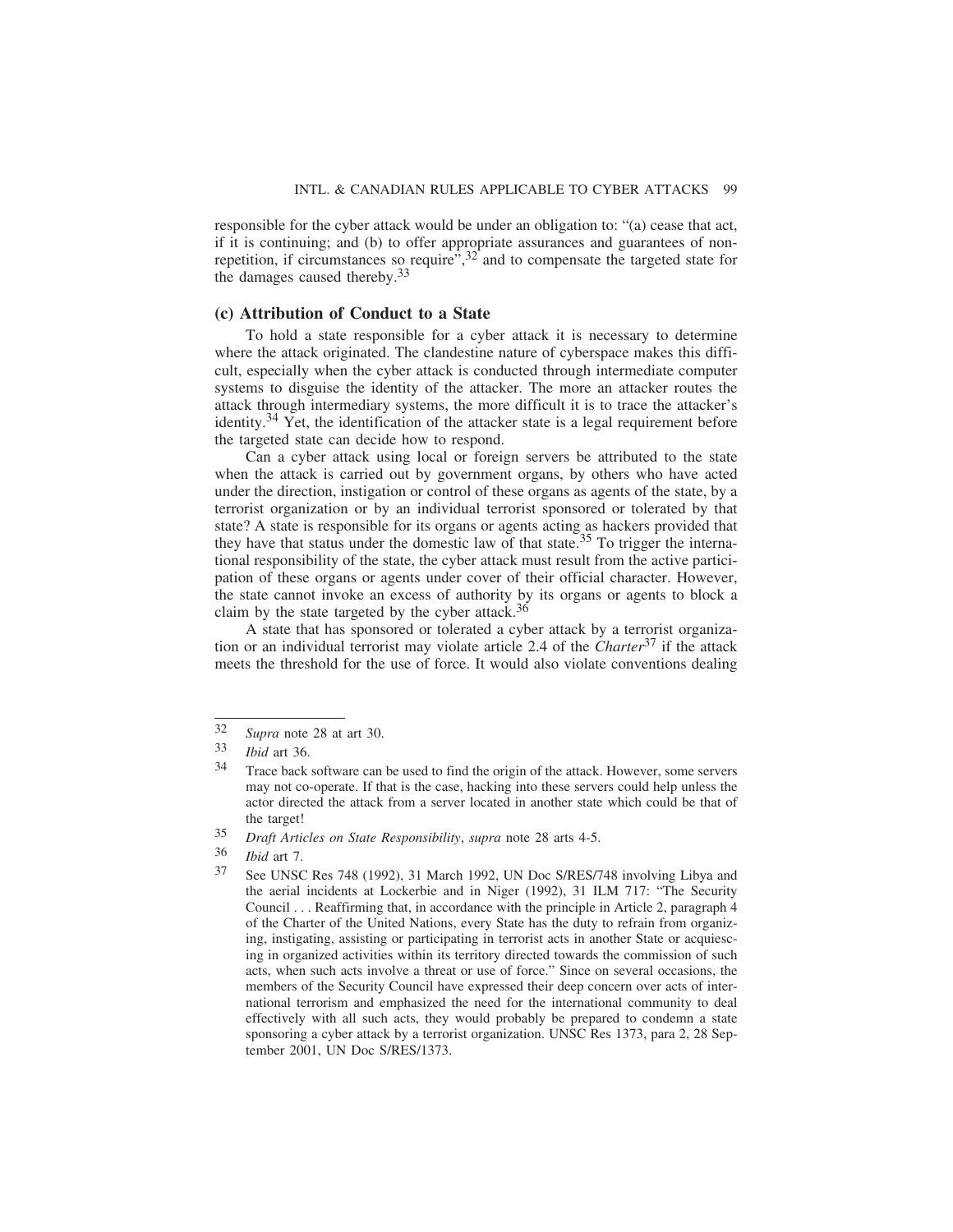with terrorism and the customary international law rule that a state has a duty "not to allow knowingly its territory to be used for acts contrary to the rights of other states."38 Furthermore, according to paragraph 1 of the *Declaration of Principles of International Law Concerning Friendly Relations and Cooperation Among States in Accordance with the Charter of the United Nations*, 39

> Every State has the duty to refrain from organizing, instigating, assisting or participating in . . . terrorist acts in another State nor acquiescing in organized activities within its territory directed towards the commission of such acts, when the acts referred to in the present paragraph involve a threat or use of force.

It is doubtful that an act of cyber terrorism could also be an act of aggression under article 3(g) of the 1974 *Definition of Aggression*<sup>40</sup> and article 8 bis 2(g) of the *Statute of the International Criminal Court*. 41 Although these rules and principles were adopted before the advent of the Internet, they should be extended to include this type of cyber terrorism. Targeted states would then be able to respond in self-defence.

The conduct of the terrorist organization will be attributed to the state sponsoring or tolerating it if "the person or group of persons is in fact acting on the instructions of, or under the direction or control of that State."42 The degree of control required in order for the cyber attack to be imputable to the state is that of effective control over the terrorist organization, which may not often be the case.<sup>43</sup> In *Prosecutor v Dusko Tadic*<sup>44</sup> the International Tribunal for the former Yugoslavia held on appeal that where a state has a role in organizing, coordinating and providing support for a group, it has sufficient overall control for the acts of the group to be attributable to the state.

States that have not sponsored terrorists involved in a cyber attack against the targeted state, but are hosting them, may become sanctuary states by failing to track them down and prevent further attacks.<sup>45</sup> Is this sufficient to make the sanctuary

<sup>38</sup> *Corfu Channel Case*, *supra* note 30 at 22.

<sup>39</sup> *Supra* note 23.

Supra note 21.

<sup>41</sup> *Supra* note 22.

<sup>42</sup> *Draft Articles on State Responsibility*, *supra* note 28 art 8.

<sup>43</sup> *Military Activities In and Against Nicaragua*, *Nicaragua v United States of America (Merits)*, [1986] ICJ Rep 14 at paras 113–115 [*Military Activities in and against Nicaragua*] where the issue was whether the acts of the Contras could be imputed to the United States of America. D Jinks, "State Responsibility for the Acts of Private Armed Groups" (2003), 4 Chicago J Int'l L 83.

<sup>44</sup> IT-94-1-A,; (1999), 38 ILM 1518 at 1541, at para. 117.

<sup>45</sup> See UNGA Res 55/63, UN Doc A/RES/55/63, 22 January 2001. UNSC Res 1368 at para 3, UN Doc S/RES/1368, 12 September 2001; UNSC Res 1373, UN Doc S/RES/1373, 28 September 2001. Responsibility of the Taliban when they were in power for harboring and protecting Al Qaeda for their conduct with respect to 9/11. Note that Bill C-10 tabled in the House of Commons of the Canadian Parliament on 20 September 2011 and entitled the *Safe Streets and Communities Act*, contains in Part I the *Justice for the Victims of Terrorism Act*, ss 4–9, which, when passed by the Senate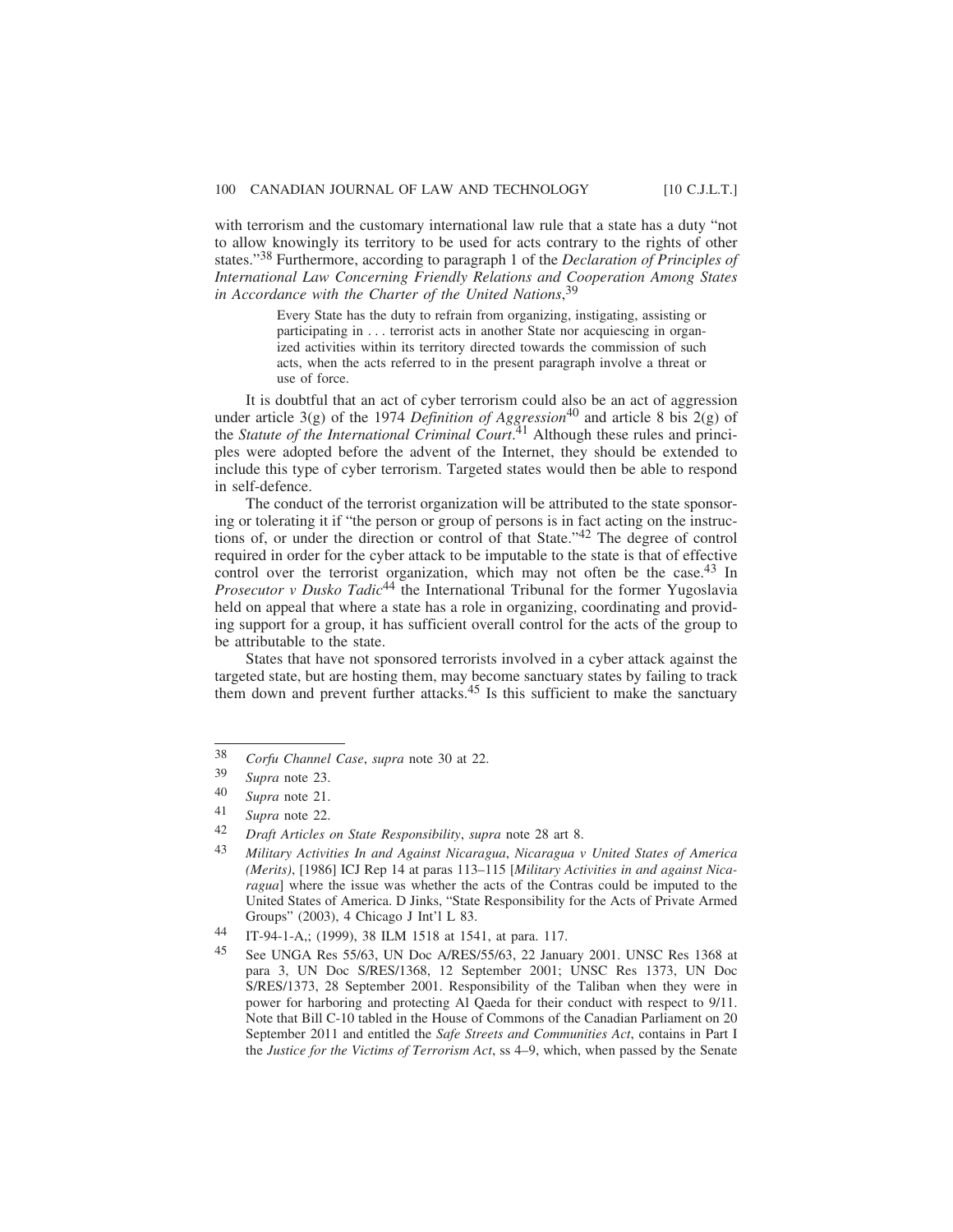state a legitimate target of action taken by the victim state in self-defence as was the case with the invasion of Afghanistan by the U.S. after 9/11? First, it would be necessary to establish the gravity of the conduct in order to determine whether an "armed attack" took place against the targeted state. If so, could the conduct of the terrorists be attributed to the host state or, in the alternative, could the host state be responsible for failing to have prevented such attack? The host state would have to be substantially involved in the attack to be held responsible.<sup>46</sup>

#### **(d) Resort to Self-Defense**

According to article 51 of the *Charter*:

Nothing in the present *Charter* shall impair the inherent right of individual or collective self-defense if an armed attack occurs against a member of the United Nations, until the Security Council has taken measures necessary to maintain international peace and security  $\ldots$ <sup>47</sup>

For the targeted state to resort to self-defence, the cyber attack by a state actor would have to be characterized as an "armed attack". There is no definition of an "armed attack" in any provision of the *Charter* or other international document. However, it is generally accepted that the use of force is an "armed attack" when it is of sufficient scope, duration and intensity.<sup>48</sup> Does a cyber attack qualify as a "use" of force" similar to an armed attack? The 1974 *Definition of Aggression*49 requires the first use of force and its consequences to be of "sufficient gravity" before it is considered an "armed attack". An unconventional use of force like a cyber attack could be considered equivalent to an "armed attack" when its scope, duration and intensity are of sufficient gravity. Several approaches can be used for this purpose:

<sup>(2</sup>d reading and in Committee at the time of writing), is designed to deter terrorism by creating a cause of action that "allows victims of terrorism to sue their perpetrators and their supporters" (s 3). This legislation will cover states supporting terrorists involved in cyber attacks. For this purpose, the proposed Act amends the *State Immunity Act* (RSC 1985 c S-18) to prevent a foreign state from claiming immunity of jurisdiction when being sued in Canada by a victim of terrorism arising from actions that are related to the support of terrorism. Will this legislation violate international law rules pertaining to immunity of states? Such a suit will also raise some interesting issues of private international law.

<sup>46</sup> *Military Activities In and Against Nicaragua*, *supra* note 43 at para 195.

<sup>47</sup> Note that art 21 of the *Draft Articles on State Responsibility*, *supra* note 28, declares that: "The wrongfulness of an act of a State is precluded if the act constitutes a lawful measure of self-defence taken in conformity with the Charter of the United Nations."

<sup>48</sup> It has been suggested that six criteria define an "armed attack", namely severity, immediacy, directness, invasiveness, measurability and presumptive immediacy. See M Schmitt, "Computer Network Attack and the Use of Force in International Law" (1999) 37 Colum J Transnat'l L 885 at 913–15.

<sup>49</sup> *Supra* note 21 art 2. However, see US Letter to the President of the UN Security Council (7 October 2001) UN Doc S/2001/946 with respect to action against the Taliban regime in Afghanistan after 9/11: The armed attack need not emanate from another state to give rise to a right of self-defense. See also *Legal Consequences of the Construction of a Wall in the Occupied Palestinian Territory*, (9 July 2004) Advisory Opinion, ICJ Rep 136.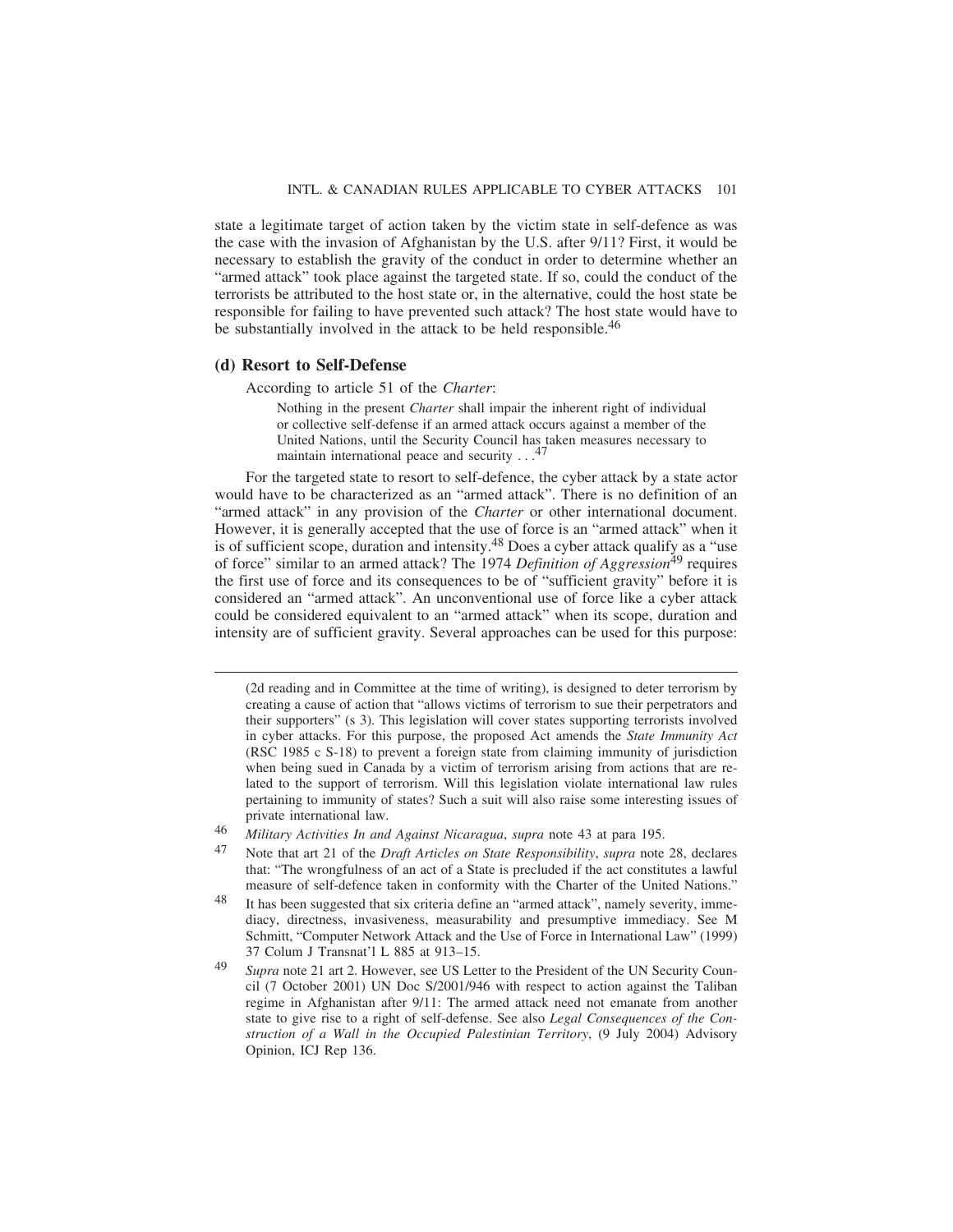whether the damage caused by a cyber attack previously could have been achieved only with a physical attack (instrument based approach); whether the cyber attack had an overall disruptive effect on the victim state (effects based approach); and, automatically treating a cyber attack on infrastructures as an "armed attack" (strict liability approach). The effects based approach takes the others into account.<sup>50</sup> If in certain circumstances the US categorization of a serious cyber attack by a state actor as an act of war is accepted by the international community, it would be a "use of force" similar to a traditional "armed attack", which could justify acts of self-defence including a kinetic response on the part of the targeted state.<sup>51</sup> Furthermore, since the provisions of the *Charter* "do not refer to specific weapons, they apply to any use of force regardless of the weapons employed".<sup>52</sup> A computer used to carry out a cyber attack is a weapon that makes an attack an "armed attack".

#### **(e) Pre-emptive Self-Defence**

Article 51 is limited in its extent, but the existence of a right to resort to preemptive self-defence independently from the *Charter* has been recognized by customary international law and used on a number of occasions. It is based on the inherent and natural right of a state to self-preservation in the face of a serious and imminent threat to its national security.53 As opposed to article 51 no actual "armed attack" has to take place before pre-emptive self-defence can be used. In the 2003 invasion of Iraq, the United States of America went a step further and argued that a state can act in preventive or anticipatory self-defence against not just an immediate proximate threat but even against a non-imminent or non-proximate, but still real threat, especially in case of sponsored terrorism. According to JG Castel, the "concept of imminent threat relevant to pre-emptive self-defense had to be adapted to the capabilities and objectives of today's adversaries."54 Thus, when a state is expecting a cyber attack or an armed attack even in the distant future, it could resort immediately to measures of self-defence to remove the potential future threat. The recent cyber attacks against Iranian nuclear installations, allegedly by Israel and the United States of America, to prevent a potential Iranian nuclear kinetic

<sup>50</sup> Carr, *supra* note 1 at 59.

<sup>51</sup> *Supra* note 10. See Department of Defense Cyberspace Policy Report, *supra* note 10 at paras 11, 12: "Without question, some activities conducted in cyberspace could constitute a use of force, and may well invoke a state's inherent right to lawful self defense."

<sup>52</sup> *The Legality of the Threat or Use of Nuclear Weapons*, *supra* note 24 at para 39. See also discussion in Section V(a) below.

<sup>53</sup> See the *Caroline Case*, *United Kingdom v United States of America*, 2 Moore's Digest of International Law 409 at 412, preventive action in a foreign territory is justified only in case of "an instant and overwhelming necessity or self-defence, leaving no choice of means and no moment of deliberation." See also *Military and Paramilitary Activities In and Against Nicaragua*, *supra* note 40 at paras 102-103.

<sup>54</sup> JG Castel, "The Legality and Legitimacy of Unilateral Intervention in an Age of Terror, Neo-Imperialism, and Massive Violations of Human Rights: Is International Law Evolving in the Right Direction?" (2004), 42 Can YB Int'l L 3 at 13. See also *A More Secure World: Our Shared Responsibility*, 29 November 2004, UN Doc A/59/565, at paras 188–194.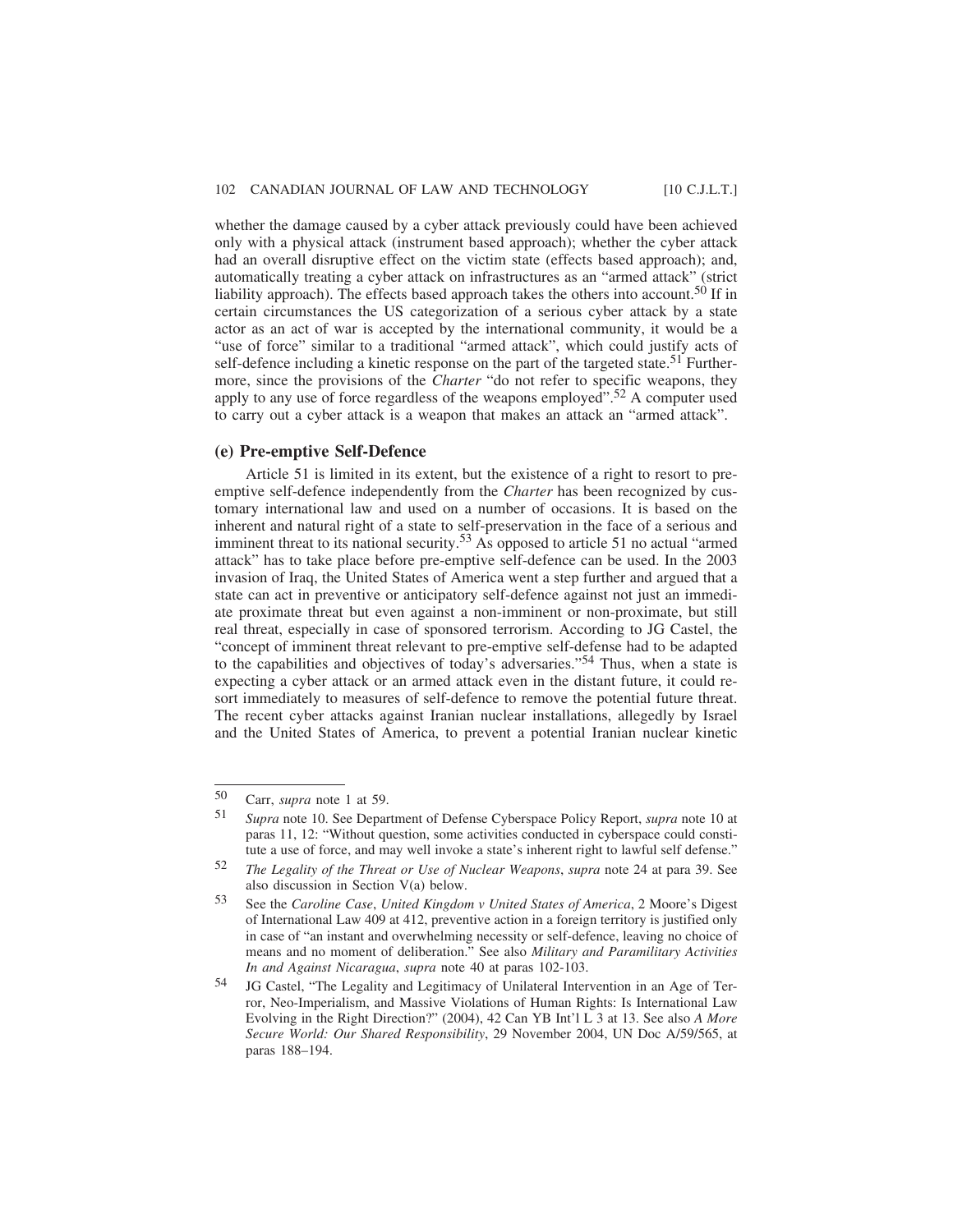attack on Israel, is a case in point. Yet, since Iran is a party to the *Treaty on the Non Proliferation of Nuclear Weapons 1968*<sup>55</sup>, suspicion of the production of nuclear weapons may not justify disrupting its nuclear program by a cyber attack.<sup>56</sup> However, if it is widely accepted by the international community so as to become customary international law, the concept of non-proximate threat could justify the alleged Israel/U.S. cyber attack against Iran in spite of the 19 June 1981 Security Council Resolution condemning Israel for its armed attack on the Iraqi Nuclear Research Centre.<sup>57</sup>

Self-defence against a cyber attack may take the form of active self-defences such as a counter cyber attack on the infrastructures of the attacking state or electronic countermeasures designed to strike attacking computer systems and shut down cyber attacks mid-stream. Passive self-defences to defend computer networks such as system access or data controls, security administration and a secure systems design are not measures of self-defence *stricto sensu*, since they do not breach the normal prohibition against the use of force.

The difficulty is attributing to a particular state or its agents a cyber attack in progress in order to respond with active defences. To qualify as legitimate selfdefence the response to a cyber attack must meet the criteria of necessity, proportionality and immediacy.58

In light of the recent U.S. categorization of cyber attacks as acts of war and the declaration that, depending upon the circumstances, military means using kinetic weapons may be used as self-defence to respond to such attacks, the first "armed" attack by the U.S. in response to a cyber attack would not "constitute *prima facie* evidence of an act of aggression" as prohibited by article 2 of the 1970 *Definition of Aggression*. 59

#### **(f) Reprisals — Countermeasures**

Reprisals, also called countermeasures, which are taken by a state whose rights have been violated by another state, are unlawful but may be justified if they meet certain conditions. If a cyber attack falls short of the "armed attack" threshold required for the application of article 51 of the *Charter*, the targeted state can still

<sup>55</sup> 729 UNTS 161, (1968), 7 ILM 811, 1970 CanTS 1970 No 7.

<sup>56</sup> In a non-cyber attack context see UNSecurity Council Resolution 487 (19 June 1981) UN SCOR, 36th Year Res and Docs 10, UN Doc S/INF/37 (1982), which unanimously condemned the military attack by Israel on the Iraqi Nuclear Research Centre as in clear violation of the Charter of the United nations and the norms of international conduct. See also Security Council Debate (12 June 1981), UN Doc, S/PV 2280, reprinted in (1981) 20 ILM 965. Iraq was a party to the Treaty on the Non Proliferation of Nuclear Weapons, *supra* note 55.

<sup>57</sup> *Ibid.* Also Memorandum from the Legal Bureau of the Department of External Affairs (27 November 1981), (1982), 20 Can YB Int'l L 303.

<sup>58</sup> See *Military Activities In and Against Nicaragua*, *supra* note 43 at paras 96-97. Note this case also analyzes the concept of collective self defense mentioned in art 51 of the Charter of the United Nations; Advisory Opinion on the *Legality of the Threat or Use of Nuclear Weapons*, *supra* note 24 at 822.

<sup>59</sup> *Supra* note 21.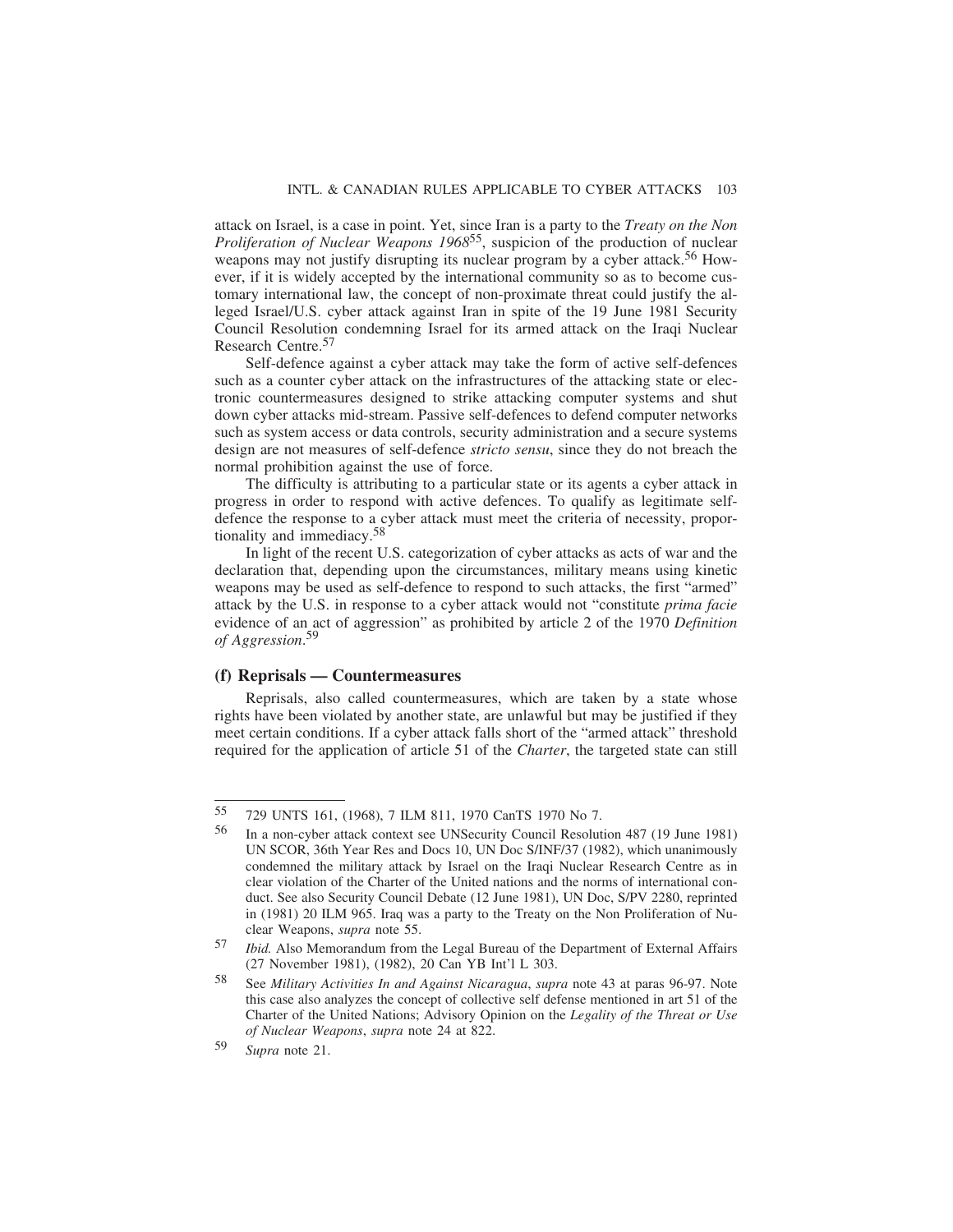resort to countermeasures against the state which launched the attack.<sup>60</sup> However, prior to taking countermeasures, the targeted state must have asked the actor of the cyber attack to discontinue the attack or make reparation and the actor must have failed to do so.<sup>61</sup> This is unrealistic due to the nature and speed of a cyber attack. The countermeasures must also be proportionate to the gravity of the attack and could include the use of a limited cyber counter-attack although it need not mirror the initial violation.<sup>62</sup> Finally, the countermeasures cannot be of a military nature as they would constitute a violation of articles 2.4 and 51 of the *Charter*. 63

#### **(g) Conduct of Cyber War**

What would be the legal consequences if a cyber attack, as an act of cyber war by a state actor, were to be considered equivalent to the "use of force", the use of "armed force" or "an armed attack" in physical space allowing the targeted state to use kinetic weapons in response? In 1907 at The Hague, it was agreed that "the right of belligerents to adopt means of injuring the enemy is not unlimited."64 Several more recent international conventions may also be relevant as a model for banning cyber war. For instance, the 1980 Convention on *Prohibition or Restriction on the Use of Certain Conventional Weapons and Protocols*<sup>65</sup> which serves as an umbrella for protocols dealing with specific weapons, such as mines, could be the object of a new protocol dealing with cyber attacks. The *Geneva Conventions for the Protection of War Victims* of 1949, especially *Convention IV Relative to the Protection of Civilian Persons in Time of War*66 and the *Additional Protocols I*67 and *II*68 to this Convention adopted in 1977, and some articles of the *Statute of the International Criminal Court* of 199869 could also be relevant.

If a cyber attack is considered to be an act of war, a state using kinetic force in response has to respect the *jus in bello* principles of distinction, humanity, necessity and proportionality. These principles require that a distinction be made by the belligerents between the civilian population and combatants and only the latter are

<sup>60</sup> *Draft Articles on State Responsibility*, *supra* note 28 art 49.

 $\frac{61}{62}$  *Ibid* art 52.

*Ibid* art 50.1(a).

<sup>63</sup> *Ibid* art 50. See also Declaration on Principles of International Law Concerning Friendly Relations and Co-operation among States in Accordance with the Charter of the United Nations, *supra* note 23.

<sup>64</sup> Hague Convention No IV Respecting the Laws and Customs of War on Land and Annex (Regulations), (18 October 1907) US Stat 2277, 1 Bevans 631.

<sup>65</sup> See online: <http://www.un.org/millennium/law/xxvi-18-19.htm> and <http://treaties.un.org/doc/publications/UNTS/volume%202041/v.2041.pdf>. See also the Hague Convention No IV, *supra* note 64.

<sup>66</sup> (1950), 75 UNTS 287.

 $67$  (1977), 1125 UNTS 3. Note that art 36 requires a state adopting or developing a new weapon first to determine whether or not it is prohibited by international law. At present, methods of cyber attacks are not prohibited unless they fit within existing international conventions. Therefore, it is unlikely that a laptop is a prohibited weapon.

<sup>68</sup> (1977), 1125 UNTS 609.

<sup>69</sup> UN Doc A/CONF/183/9, 17 July 1998, arts 5–8.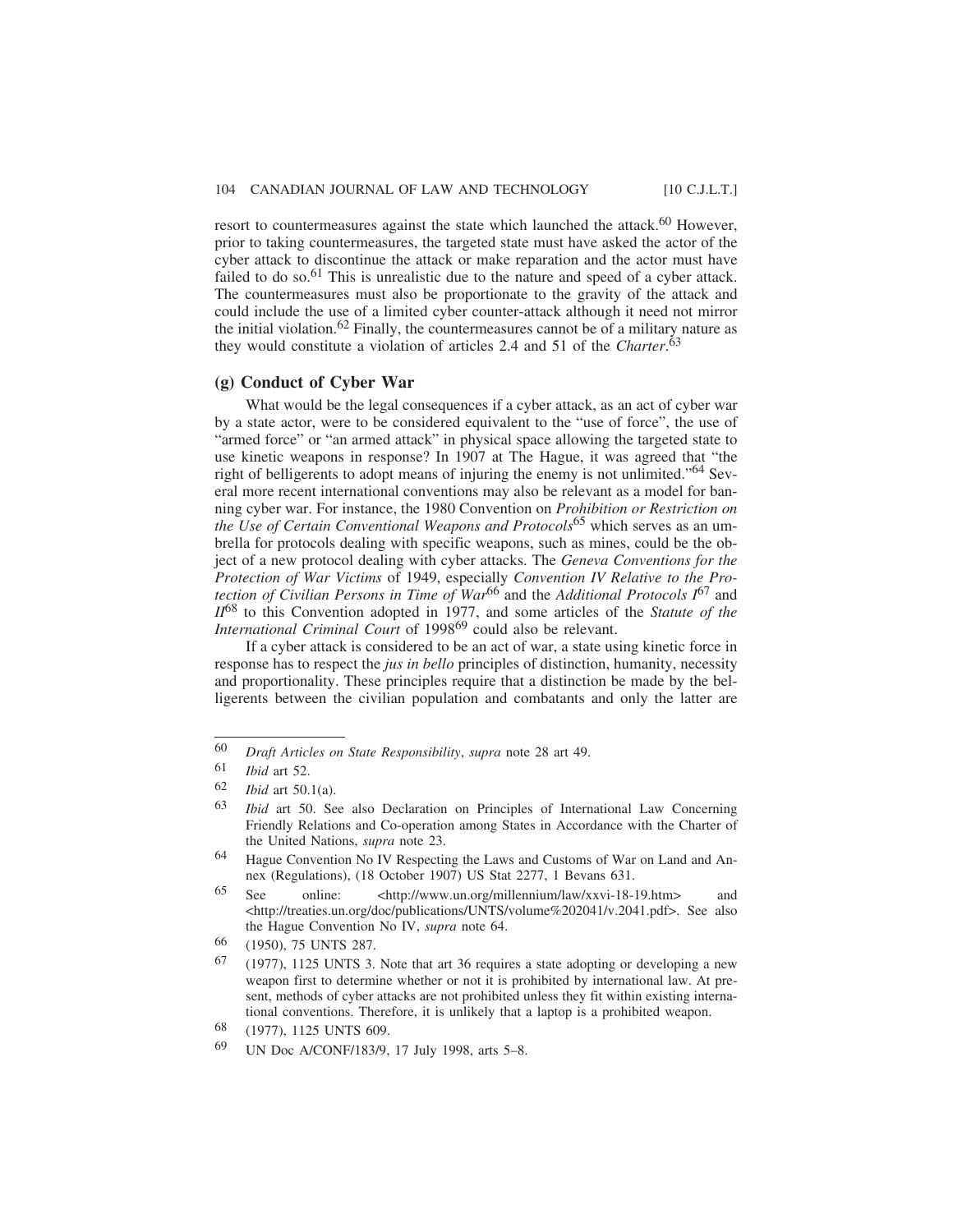targeted. The proportionality test weighs the use of force against the possibility of incidental loss of civilian life, injury to civilians, damage to civilian objects, or a combination thereof. The use of weapons designed to cause unnecessary suffering is also prohibited. The amount of force to be used against a legitimate target is limited to the amount necessary to accomplish a valid military objective. The use of force must not be "excessive in relation to the concrete and direct military advantage anticipated $170$  These limitations arise if the use of force can harm civilians.

The use of kinetic weapons to respond to a cyber attack is dangerous and noneffective as well as capable of causing disproportionate collateral damage. It would be better to respond by active defenses such as tracking the attack back to its source immediately and disrupting it.<sup>71</sup> This raises the issue of whether computers are legitimate military objectives. To date cyber attacks have not been considered part of the traditional conduct of war in physical space. However, in light of the new U.S. cyber defence international strategy, a traditional military response to a cyber attack using kinetic weapons should be launched only as a last resort<sup>72</sup> as a matter of policy rather than a legal limitation. A state that has sustained an armed attack is entitled to respond with a use of force, including kinetic and other weapons, provided they are not prohibited by international law. The United States has recognized that "Cyberspace's unique aspects may require clarification in certain areas."73 This is particularly true with respect to the law of armed conflict.

#### **(h) Electronic Espionage**

Spying through hacking without authorization into the networks, computers or data bases of a foreign state or a non-state enterprise to collect sensitive information to which access is denied without adding or altering data, damaging or disrupting the networks or things the networks control in physical space is difficult, if not impossible, to detect when it is done by a state organ that has the means to cover its tracks. This kind of espionage is cheaper, more successful and has fewer consequences than traditional espionage and is not prohibited by international law, although it may be punished by the domestic law of the targeted state.<sup>74</sup> It becomes an international wrong when those who spy upload software packages such as logic bombs to damage or destroy the network they spy upon.

Most of the cyber spying by state organs targets technological information and especially intellectual property rights protected by international conventions. This type of espionage should qualify as an international cyber crime for which the acting state should be held responsible. On the international level it would be most difficult to reach an agreement to limit or ban electronic espionage and enforce such a ban.

<sup>70</sup> Additional Protocol I, *supra* note 67 art 51(5)(b).<br>  $71$  Carr, *supra* note 1 at 72

Carr, *supra* note 1 at 72.

<sup>72</sup> Department of Defense Cyberspace Policy Report, *supra* note 10.<br>73 *Ibid.* at 7.8 paras 9.10

*Ibid* at 7-8 paras 9-10.

<sup>74</sup> In Canada, see *Security of Information Act*, RSC 1985, c O-5 as am, especially economic espionage, s 19.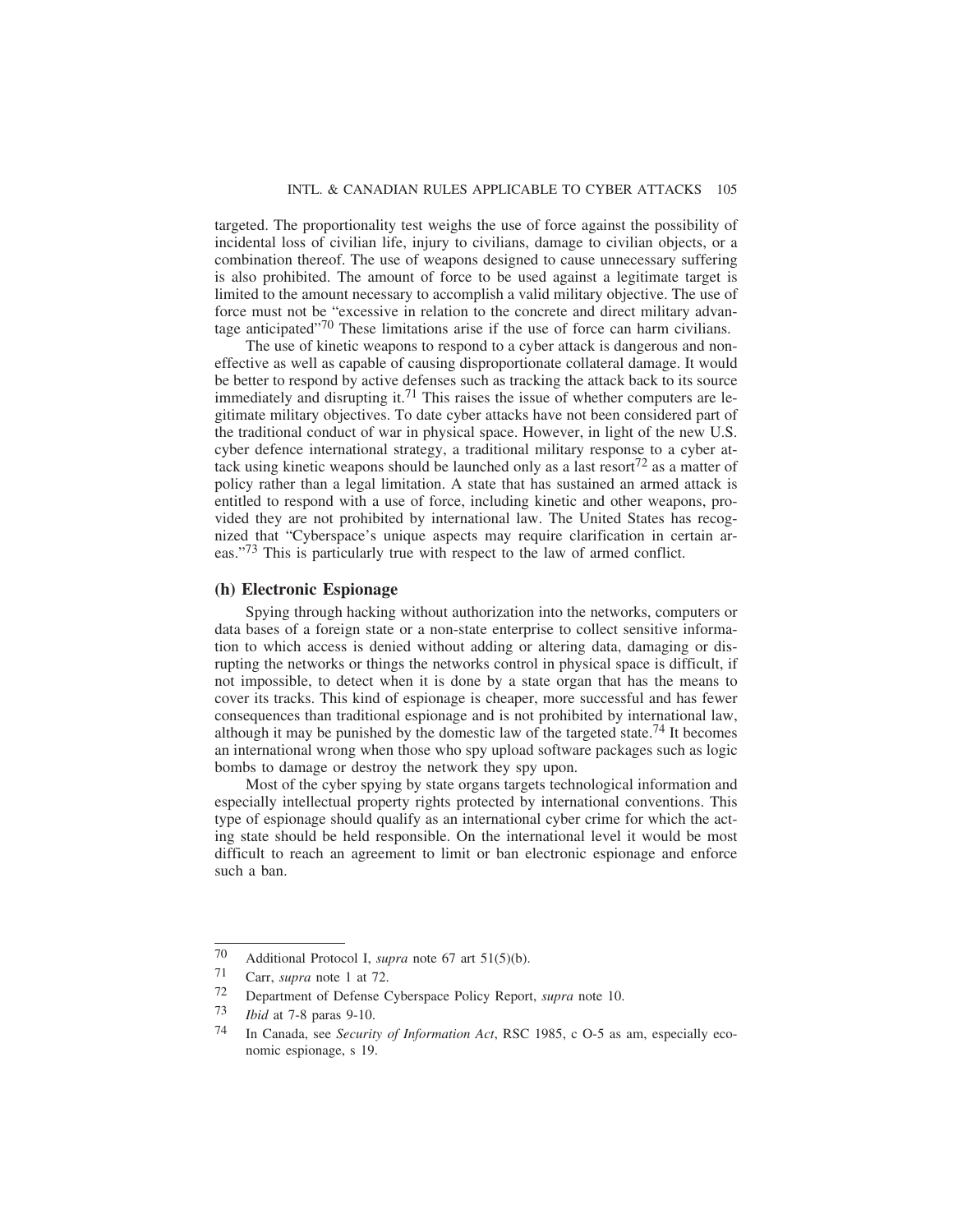#### **(i) The Birth of a New International Customary Law?**

The decision by the United States of America in 2011 to categorize a cyber attack by a state as an act of war<sup>75</sup> equivalent to a traditional "armed" attack, the "use of force" or an act of aggression, if accepted and followed by other states could evolve into a new international customary law applicable to cyberspace. This categorization would overcome the present difficulty arising from the fact that the *Charter* and other relevant international instruments were adopted before the age of the computer and are concerned with armed conflict using kinetic weapons in physical space not cyber weapons in cyberspace. In view of the seriousness of the issue, and until such categorization meets the criteria of constant usage and acceptance as a matter of law (*opinio juris*), which could take place within a relatively short period of time, individual states should be able to act outside existing categorizations and be justified when responding to cyber attacks on the ground of self-defence outside the *Charter*. 76 Yet, this may not be necessary if one accepts the declaration by the U.S. in the International Strategy for Cyberspace document that: "Consistent with the United Nations Charter, states have an inherent right to self-defence that may be triggered by certain aggressive acts in cyberspace.<sup> $.77$ </sup> This implies that any such aggressive act amounts to an "armed attack" within the meaning of article 51 of the *Charter*. The exponential increase of cyber attacks and their potential catastrophic consequences for the international community require quick action to address this threat. By categorizing such attacks as acts of war, many states and their organs will hesitate to resort to them especially against the infrastructures of other states. The response would have to respect the principles of *jus in bello* and particularly the proportionality requirement.

<sup>75</sup> *Supra* note 10.

<sup>76</sup> See *North Sea Continental Shelf Cases*, [1969] ICJ Rep 3; *Military Activities In and Against Nicaragua*, *supra* note 43 at paras 94–106; *Restatement of the Law Third, Foreign Relations Law of the United States*, (St Paul, Minn: American Law Institute Publishers, 1987) s 102(2). In the context of International Humanitarian Law, see J-M Henchaerts & L Doswald-Beck, *Customary International Humanitarian Law*, 2 vols (Cambridge: Cambridge University Press, 2005) and MM Casagrande *et al*, Canadian Red Cross, delivered at the International Conference on Customary International Humanitarian Law: challenges, practices and debates, Montreal, Panel 1; *Origin and conclusions of the IRRC study on customary international humanitarian law* (29, 30 September & 1 October 2005). It could be argued that until a formal international instrument condemns cyber attacks by a state against the civil infrastructures of another state, by analogy to the Martens clause introduced into the preamble of the 1899 Hague Convention II on the Laws and Customs of War, see online:  $\langle$ http://en.wikipedia.org/wiki/Martens\_Clause> and included in the 1907 Hague Conventions, civilian population should remain under the "protection and empire of international law as they result from the usages established between civilized nations, from the laws of humanity and the requirements of the public conscience", which for the purpose of establishing a custom banning these attacks would not insist on the requirement of constant usage but emphasize *opinio juris*. See A Cassese, "The Martens Clause: Half a Loaf or Simply Pie in the Sky" (2000) 11 JIL 187.

<sup>77</sup> *Supra* note 10 at 10, Basic Norms.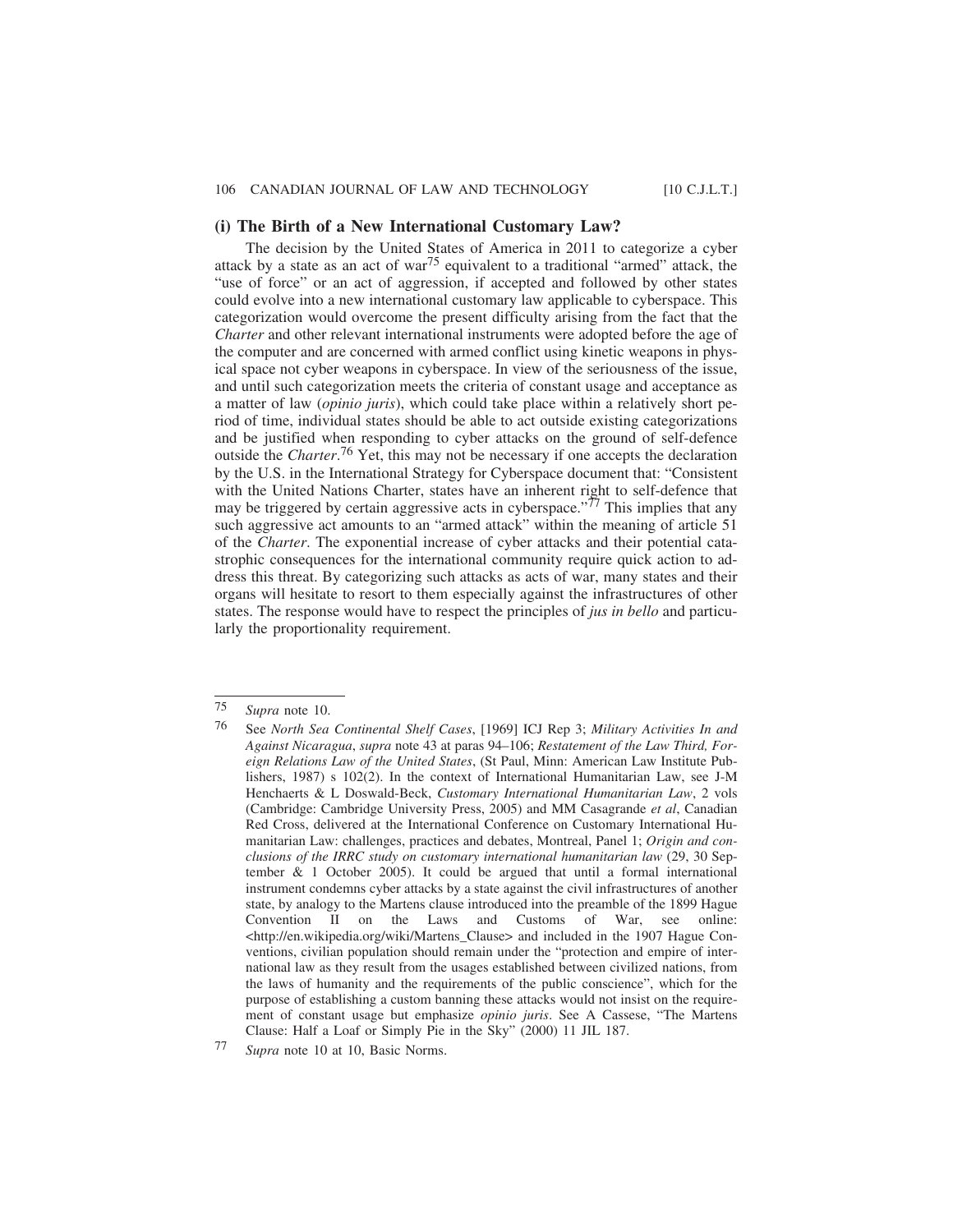#### **IV. CYBER ATTACK AS A CYBERCRIME BY A NON-STATE ACTOR**

#### **(a) Responsibility of States for Cyber Attacks by Non-State Actors**

It is well established that: "Ordinarily, a state is not responsible for acts by individuals or other private entities."78 However, even if a state is not involved directly or indirectly in a cyber attack, it has certain obligations towards the targeted state. There is a duty on its part to prevent such hostile action by private parties when originating from servers and actors located within its physical boundaries. This duty includes preventing the cyber attack and, if that is too late or impossible, attempting to identify the actors, and bringing to justice all those who tried to disrupt or damage the systems of the targeted state. This duty finds support in the general customary international law of state responsibility<sup>79</sup> which holds that:

> In general, a state is responsible for inaction when it fails to carry out some international obligation to act, whether an obligation assumed by international agreement, or one imposed by customary law.<sup>80</sup>

The existence of this custom has been acknowledged on a number of occasions. For instance, in the *Steamship Lotus, France v Turkey* case, Judge John Basset, in a dissenting opinion on another issue, declared that "a state is bound to use due diligence to prevent the commission within its dominions of criminal acts against another state."81 It also finds support in the *Corfu Channel* case, where the International Court of Justice held that a state has a duty "not to allow knowingly its territory to be used for acts contrary to the rights of other states."82 In the *U.S. Diplomatic and Consular Staff in Tehran* case, the International Court of Justice reiterated that states are required under international law to take appropriate measures to protect the interests of other states from non-state actors within their territory.83

Where the target is not a foreign state but a foreign private individual or entity: "In addition to liability for failure to take appropriate steps to prevent harm to a foreign national, a state may be liable for failure to take steps to punish a violation of such rights."84 A state cannot avoid liability simply by declaring that the cyber attack is the act of a private party in its territory. The private target, for instance, Visa, in a case of a "Distributed Denial of Service," or a private utility in the case of a cyber attack on its grid, should be able to obtain damages not only from the hacker but also from the state that did nothing to prevent or control such

<sup>78</sup> *Restatement of the Law Third, Foreign Relation of the United States*, *supra* note 76, s 207, Comment c at 97.

<sup>79</sup> Draft Articles on State Responsibility, *supra* note 28 art 2, omission.

<sup>80</sup> *Restatement of the Law Third, Foreign Relations of the United States*, *supra* note 76, s 207, Reporter's Notes, 5 State inaction at 99. Also, 1970 Declaration on Principles of Friendly Relations, *supra* note 23.

<sup>81</sup> 1927 PCIJ (Ser A) No10 at 88.

<sup>82</sup> *Supra* note 30 at 22-23.

<sup>83</sup> [1980] ICJ Rep 3 at 32-33, 44.

<sup>84</sup> *Restatement of the Law Third, Foreign Relations Law of the United States*, *supra* note 78 s 207, Reporters' Notes, 5 State inaction at 99.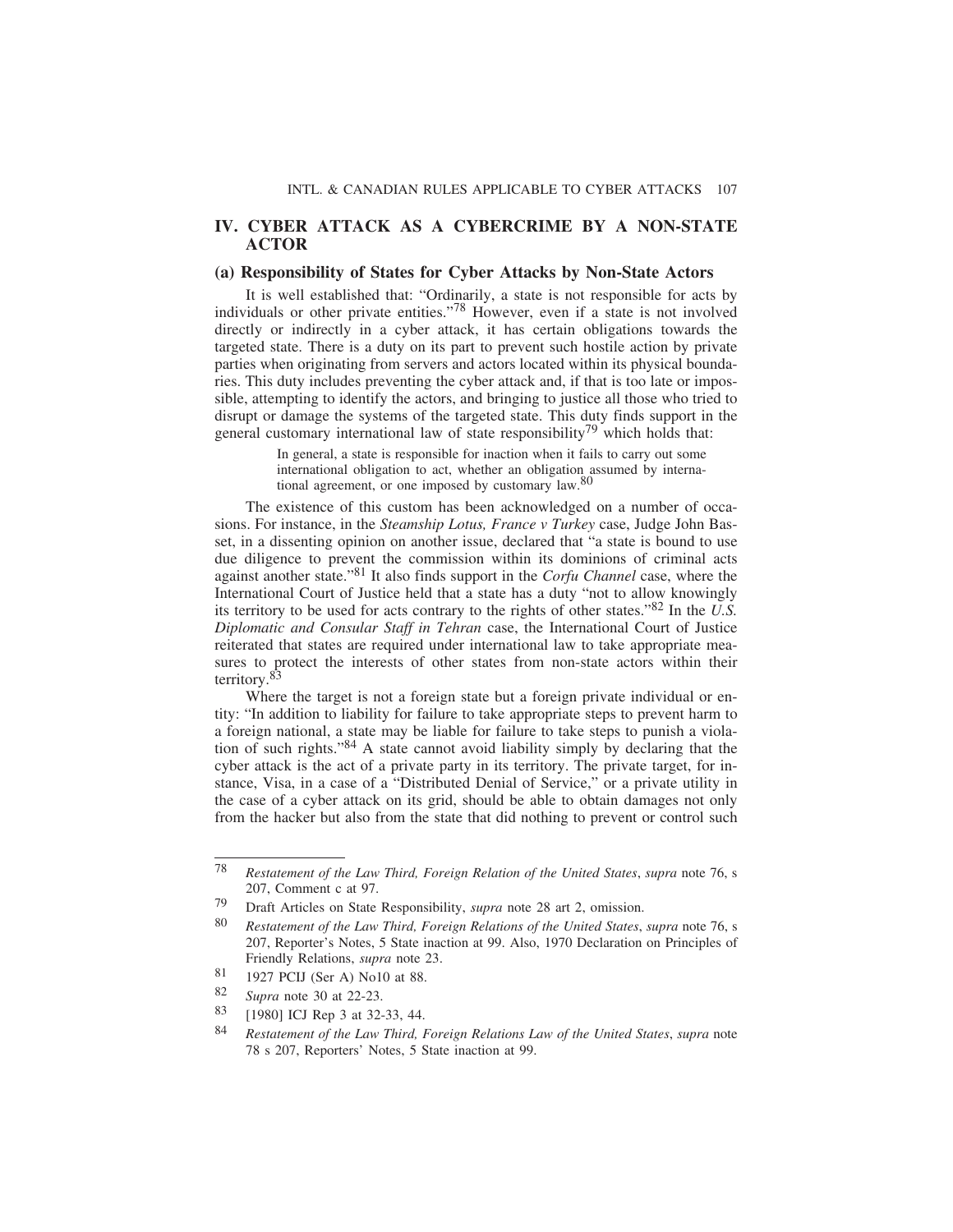attack.

#### **(b) 2001 Council of Europe Convention on Cybercrime**

This Convention<sup>85</sup> which entered into force in July 2004 lays down guidelines for all states wishing to adopt legislation against crimes committed via the Internet and other computer networks and to foster international co-operation. It is not concerned with cyber war conducted by the organs or agents of a state. Canada, although not a member of the Council of Europe, signed the Convention on 23 November 2001 and is planning to ratify it as soon as Parliament has adopted legislation implementing all of its provisions.86 With respect to the subject matter of this essay, the Convention is important to the extent that it covers cyber attacks on computers and computer networks by non-state actors including terrorists.

Article 1 of the Convention contains definitions of 'computer system', 'computer data', 'service provider' and 'traffic data', wide enough to cover further technical developments.

According to article 2 of the Convention:

Each Party shall adopt such legislative and other measures as may be necessary to establish as criminal offences under its domestic law, when committed intentionally, the access to the whole or any part of a computer system without right. A Party may require that the offence be committed by infringing security measures, with the intent of obtaining computer data or other dishonest intent, or in relation to a computer system that is connected to another computer system.

Legislative and other measures to be adopted by the parties cover the interception made by technical means of non-public transmissions of computer data from or within a computer system, including electromagnetic emissions from a computer system carrying such computer data; $87$  the damaging, deletion, deterioration, alteration or suppression of computer data;<sup>88</sup> the serious hindering of the functioning of a computer system by inputting, transmitting, damaging, deleting, deteriorating, altering or suppressing computer data;89 and, the production, sale, procurement for use, import, distribution or otherwise making available a device designed or

<sup>85</sup> Council of Europe, CETS No 185, (2001) 41 ILM 282 and Additional Protocol not directly related to cyber attacks, CETS No 189, 2003. For an analysis see the Explanatory Report, online: <http://conventions.coe.int/Treaty/en/Reports/html/185.htm> and Mike Keyser, "The Council of Europe Convention on Cybercrime" (2003) 12 J Transnat'l L & Pol'y 287 and RJ Currie, *International & Transnational Criminal Law* (Toronto: Irwin Law Inc, 2010) at 392–405.

<sup>86</sup> Not ratified as of February 2012. The Convention was ratified the Senate of the US in 2006. For a criticism of the Convention on the ground that it gives too much power to investigative authorities and force Internet providers to respond to foreign evidence orders, see M Goodwin, "Watch Out. An International Treaty on Cybercrime Sounds Like a Great Idea Until You Read the Fine Print", (April 2001), online: <http://cryptome.org/cycrime-goodwin.htm>.

<sup>87</sup> *Supra* note 85, art 3.

<sup>88</sup> *Ibid* art 4.

<sup>89</sup> *Ibid* art 5.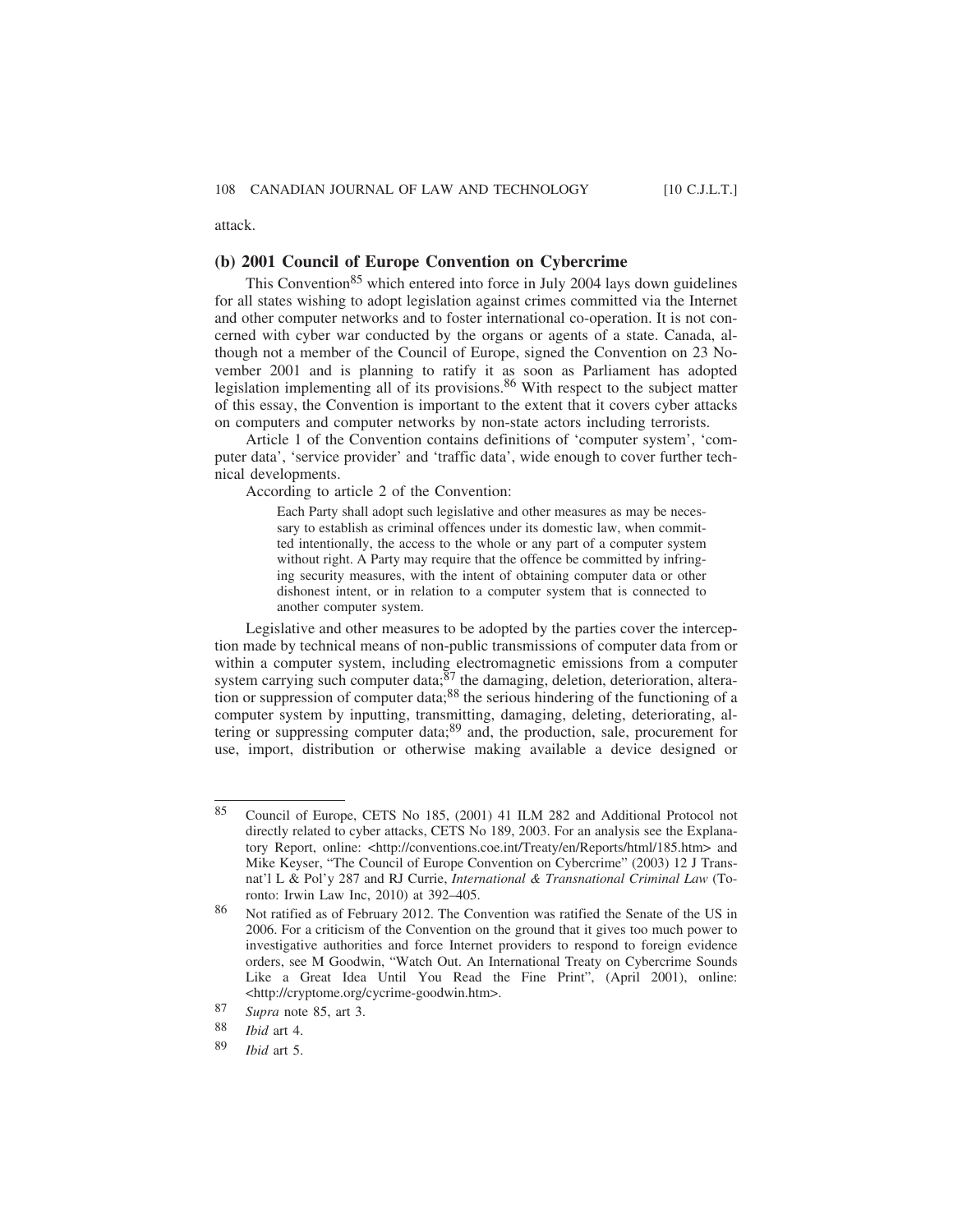adapted for the purpose of committing any of the offenses just described against the confidentiality, integrity and availability of computer data and systems.<sup>90</sup> For criminality to attach, the illegal access and interception, data interference, system interference and misuse of devices must be committed intentionally and without right. For instance, in the case of illegal interception, the act is justified if the intercepting person "acts on the instructions or authorization of the participants of the transmission. . .or if surveillance is lawfully authorized in the interests of national security or the detection of offences by investigating authorities".<sup>91</sup>

The list of offenses signatories are required to incorporate in their domestic law also includes offences related to the infringements of copyright and related rights. $92$ 

Articles 2, 3, 4, 5 and 6 would cover espionage, especially industrial espionage, since it involves illegal access, illegal interception, data and system interference as well as misuse of devices.

In Canada, everyone who fraudulently and without color of right uses a computer service or system "is guilty of an indictable offence and liable to imprisonment for a term not exceeding ten years or is guilty of an offence punishable on summary conviction."93 The *Criminal Code* contains a number of useful definitions including: 'computer programs', 'computer service', 'computer system', 'function', 'intercept' and 'traffic'. Most relevant is the definition of data as "representations of information or of concepts that are being prepared or have been prepared in a form suitable for use in a computer system."<sup>94</sup>

Section 430(1.1) of the *Criminal Code*, which covers mischief in relation to data, is most important. It provides that:

Every one commits mischief who willfully

- (a) destroys or alters, data;
- (b) renders data meaningless, useless or ineffective;
- (c) obstructs, interrupts or interferes with the lawful use of data; or

(d) obstructs, interrupts or interferes with any person in the lawful use of data or denies access to data to any person who is entitled to access thereto.

As in the case of the unauthorized use of a computer, the author of the mischief in relation to data: "(a) is guilty of an indictable offence and liable to imprisonment for a term not exceeding ten years; or (b) is guilty of an offence punishable on summary conviction."95 Data has the same meaning as in section 342.1(2) of the

<sup>90</sup> *Ibid* art 6.

<sup>91</sup> Explanatory Report, *supra* note 85 at para 58.

<sup>92</sup> *Supra* note 85, art 10. See also arts 7-8 on computer related offences not relevant to cyber attacks.

<sup>93</sup> *Criminal Code*, RSC 1985, c C-46 as am, s 342.1(1).

<sup>94</sup> *Ibid* s 342.1(2). See also s 342.2 (1), possession of device to obtain computer service and s 191(1), possession, sale or purchase of a device for surreptitiously intercepting private communications.

<sup>95</sup> *Ibid* s 430(5).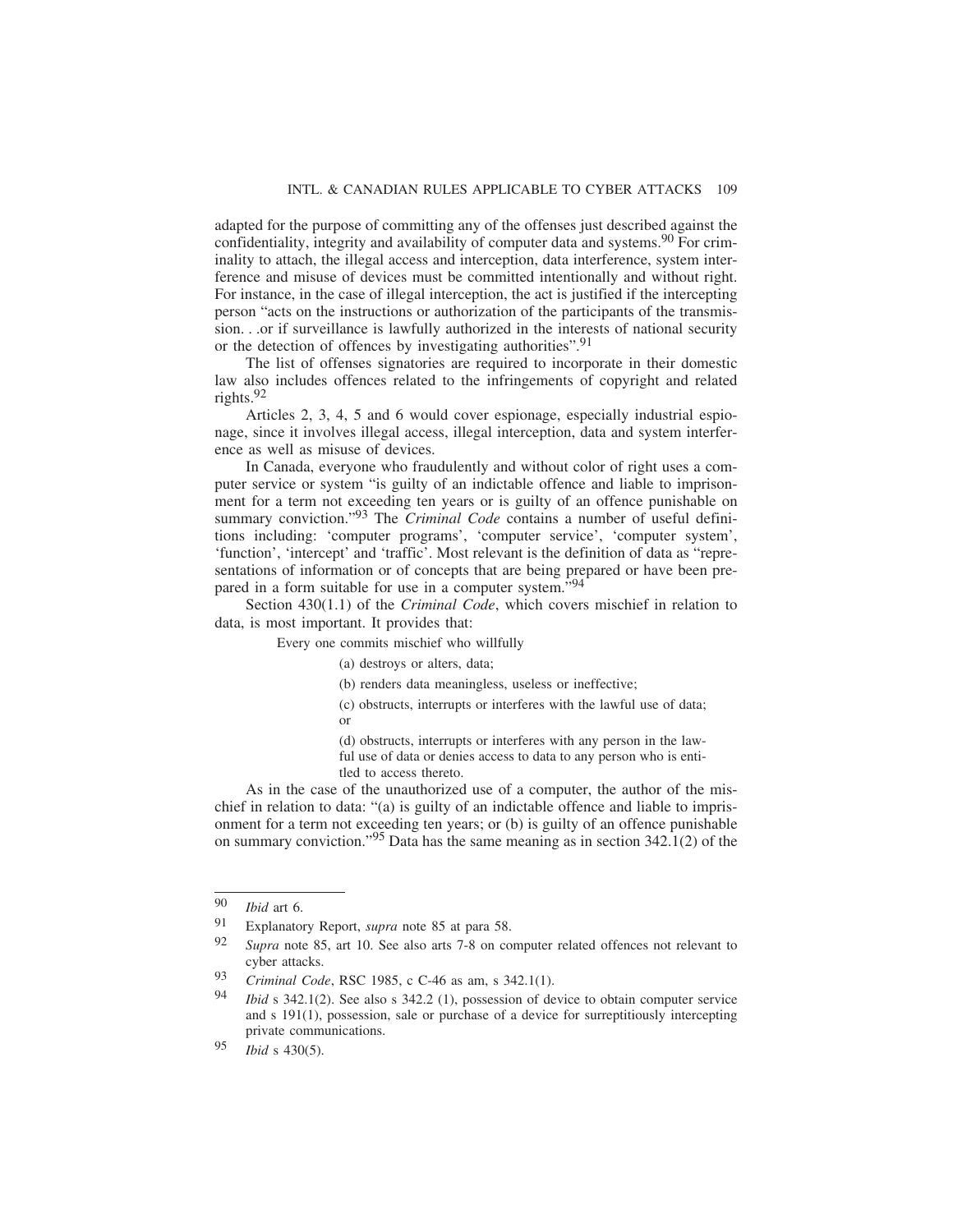*Criminal Code* dealing with the unauthorized use of a computer.<sup>96</sup>

Sections 342.1 and 430(1.1) of the *Criminal Code* are adequate to sanction the authors of cyber attacks who spread and attempt to spread computer viruses and other malware designed to deny Internet services, shut down all computers or wipe out any type of data, provided of course that they can be identified and brought to justice. They cover the substantive provisions of the *Cybercrime Convention*. Although these provisions have no extraterritorial effect, they would apply to foreign hackers provided the effects of their nefarious attacks were felt in Canada.

Articles 23 to 35 of the *Convention on Cybercrime* deal with co-operation and mutual assistance to the widest extent possible for the purpose of investigations or proceedings concerning criminal offences related to computer systems and data, or for the collection of evidence in electronic form of a criminal offence. The Convention also creates an obligation to give law enforcement authorities the power to compel Internet Service Providers to monitor a person's online activities.<sup>97</sup>

In Canada, the *Mutual Legal Assistance in Criminal Matters Act*98 provides for the implementation of treaties for mutual legal assistance in criminal matters. Part I covers the situation where Canada is the requested state. It deals with the authority and procedure for responding to a request by a foreign state or entity that is a party to such treaty or has entered into an administrative arrangement for legal assistance with Canada covering foreign investigations or other proceedings.<sup>9</sup> Such legal assistance pertains to search and seizure,<sup>100</sup> the gathering of evidence for use abroad,<sup>101</sup> and the lending of exhibits.<sup>102</sup> Part II deals with the situation where Canada is the requesting state. It lays down rules for the admissibility in Canada of evidence, especially foreign records, obtained abroad pursuant to an agreement.103 Finally, Part III also addresses various issues arising when Canada has made a request to a foreign state such as the special authorization given to a

<sup>96</sup> *Ibid* s 430(8). Note that Bill C-51 introduced in Parliament by the Minister of Public Safety on 1 November 2010, intended to amend the *Criminal Code*, the *Competition Act* and the *Mutual Assistance in Criminal Matters Act* (*Investigative Powers for the 21st Century Act*), in clause 10 would have made it illegal to possess a computer virus for the purpose of committing mischief and also made it an offense to import or make available a computer virus. It died on the order paper but will probably revived during the  $41<sup>st</sup>$  session of Parliament.

<sup>97</sup> *Supra* note 85, art 20. In Canada Bill C-52 entitled *Investigating and Preventing Criminal Electronic Communications Act*, which was introduced on 1 November 2010 in the House of Commons but died on the order paper, would have required telecommunications service providers to put in place and maintain certain capabilities allowing for the interception of information transmitted by telecommunications.

<sup>98</sup> RSC 1985, c 30 (4th Supp) as am. For a detailed analysis see Department of Justice of Canada, The Federal Prosecution Service, Desk Book, Part VIII International Assistance Chapter 43, see online: <http://www.ppsc.gc.ca/eng/fps-sfp/fpd/ch43.html>.

<sup>99</sup> *Ibid*, s 8.

 $\frac{100}{101}$  *Ibid*, ss 10–16.

*Ibid*, ss 17-23.

<sup>102</sup> *Ibid*, ss 30–34.

<sup>103</sup> *Ibid*, ss 36–39.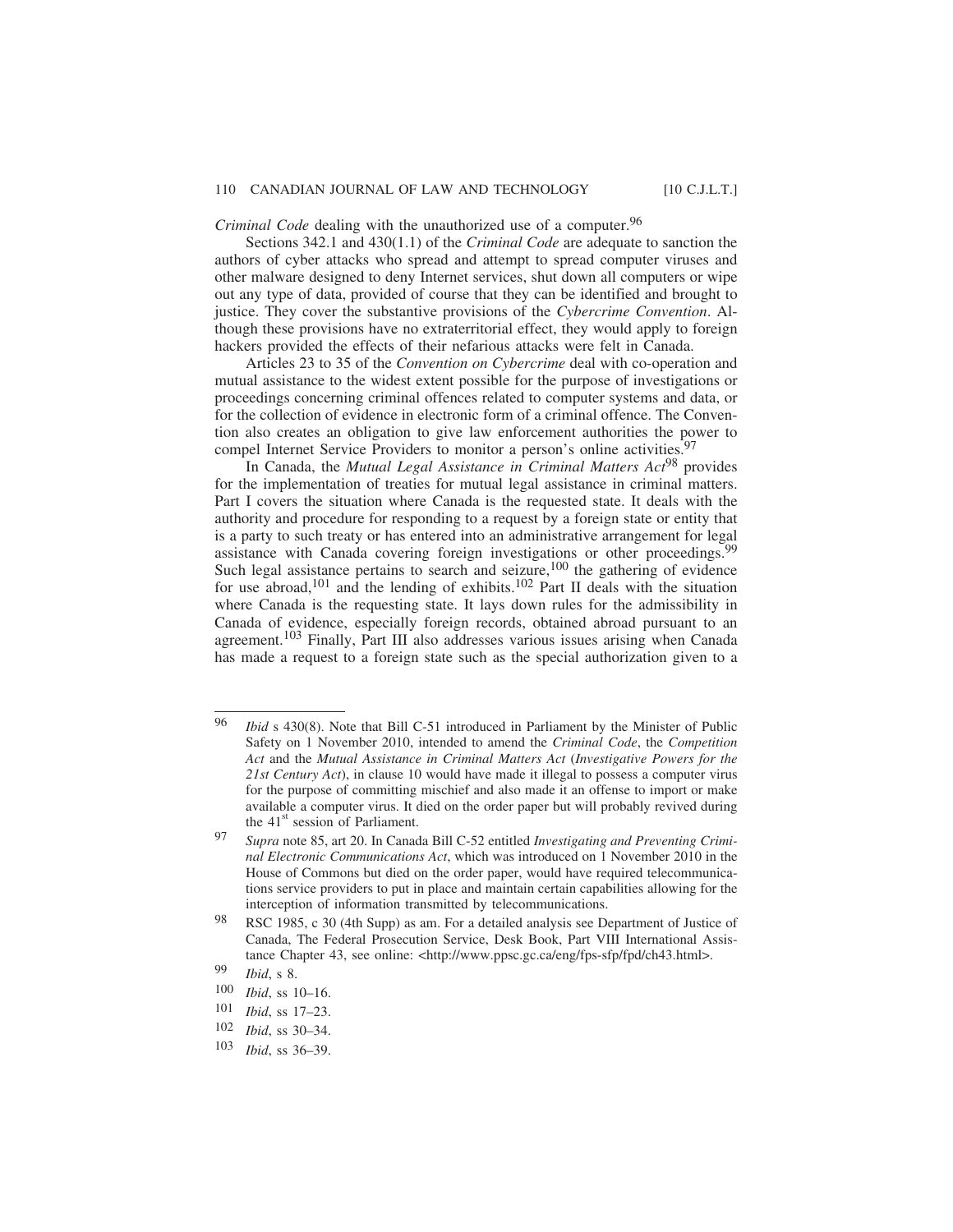person in a foreign state or entity who is not admissible under Canadian immigration rules to come to Canada to a designated place and for a limited period of time for the purpose of giving evidence in a proceeding or to give assistance in relation to an investigation or proceeding.104 It further provides that records sent by a foreign state or entity in accordance with a Canadian request are privileged.105

From the point of view of cyber attacks and other cyber crimes, Parts II and III are particularly important when the attack originated outside Canada in a state party to an agreement providing for mutual assistance in criminal matters. However, the Canadian legislation will have to be amended to comply with the provisions of the *Convention on Cybercrime* dealing with procedural enforcement tools.

To be a "hacktivist" for fun or malicious purposes does not give that person a right or a license to hack into networks and disrupt or damage them. Probably, all types of hacking constitute a violation of some international or national law, or both, even if the hacker assuming the role of the network administrator or authorized user does not do anything harmful.106 It should also be noted that the *Convention on Cybercrime* requires the parties to it to take the measures necessary to ensure that a legal person can be held liable where the lack of supervision or control by a natural person has made possible the commission of a criminal offence established in accordance with its provisions.107

To fully implement the Convention, Canada must adopt more cyber specific criminal offences and give the police more power to conduct Internet surveillance in order to investigate cyber crimes. New legislation to that effect is pending before Parliament and it will probably include previous Bills.<sup>108</sup>

#### **(c) Terrorists**

A number of multilateral international conventions have been adopted that seek to prevent and punish different types of terrorist acts such as, *inter alia*, hijacking and other attacks on civil aviation including airports, the taking of hostages, attacking maritime vessels and fixed platforms on the continental shelf.109 States parties to these conventions have agreed to amend their domestic criminal law to provide for wide bases of jurisdiction over these terrorist acts and either to extradite or prosecute their alleged perpetrators. Canada has implemented these conventions in its *Criminal Code*. 110

<sup>104</sup> *Ibid*, ss 40-41.

<sup>105</sup> *Ibid*, s 44.

 $106$  With the exception of espionage at international law or where a state has not criminalized the gaining of unauthorized access to someone else's computer system.

<sup>107</sup> *Supra* note 85, art 12.2.<br>108 See supra potes 45, 96

See *supra* notes 45, 96, 97. Some states which are vulnerable to cyber attacks may not be prepared to face this issue for lack of adequate resources or a willingness to do so. This attitude would hinder cooperation with Canada.

<sup>109</sup> For a list see the Canadian *Criminal Code*, *supra* note 93, s 83.01(1) (Definition of "terrorist activity").

<sup>110</sup> *Ibid*, ss 83.01–83.33. See also offences committed in or outside Canada also connected to terrorism: ss  $7(1)$  (aircraft),  $7(2.2)$  (fixed platforms),  $7(2.31)$  (space stations),  $7(3)$ (internationally protected persons), 7(3.1) (hostage taking), 7(3.2) (nuclear material),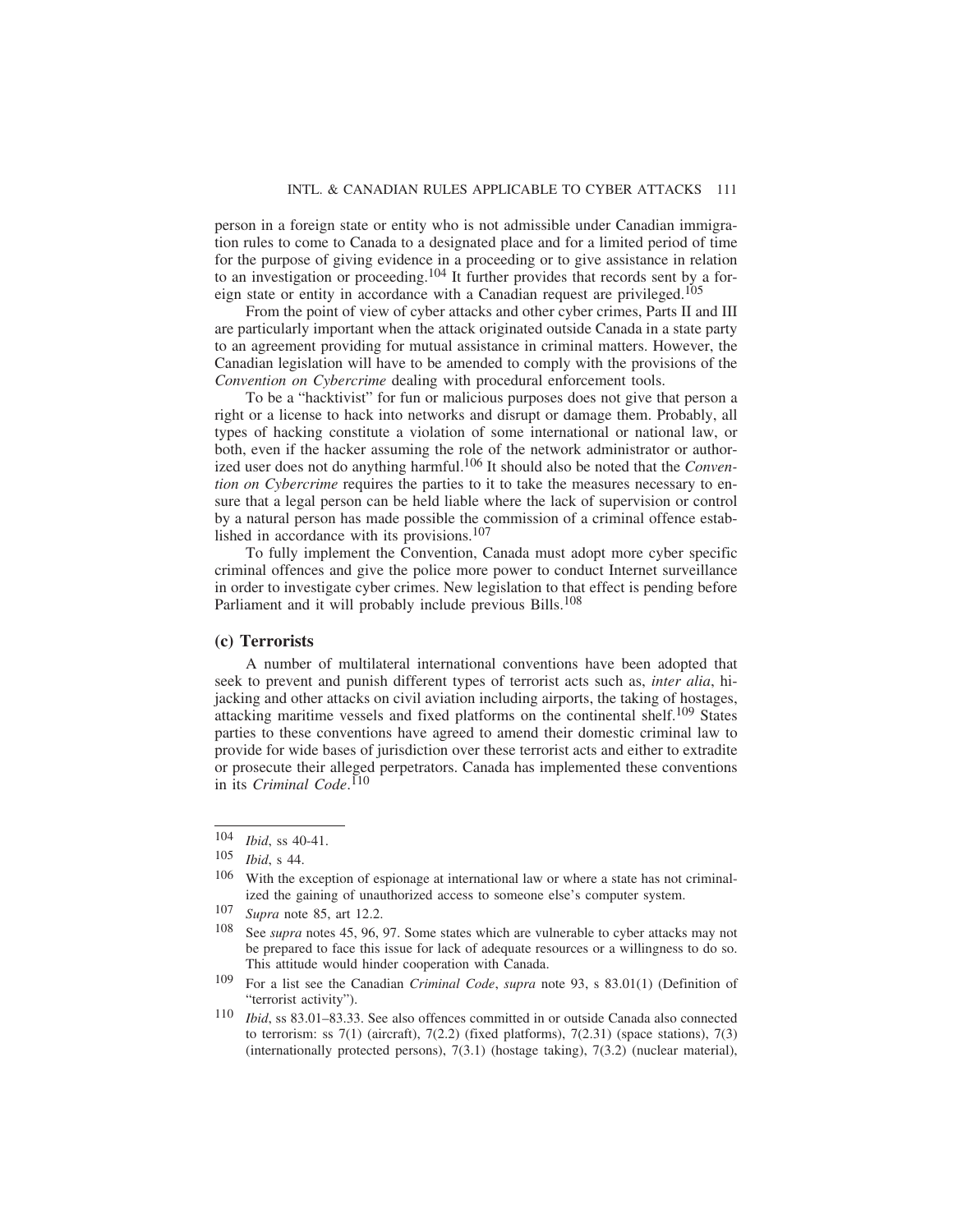The *European Convention on the Suppression of Terrorism*, 111 the *Declaration on Principles of Law Concerning Friendly Relations and Cooperation Among States in Accordance with the Charter of the United Nations*, 112 the 1994 *Declaration on Measures to Eliminate International Terrorism*113 and the 1996 *Declaration on Strengthening International Security*114 also contain important provisions dealing with terrorism.

In Canada, the *Criminal Code* would cover cyber attacks by terrorists.115 For instance, such attacks come within the scope of section 83.01(1)(b) of the *Criminal Code* which defines "terrorist activity" as

an act or omission, in or outside Canada,

(i) that is committed

(A) in whole or in part for a political, religious or ideological purpose, objective or cause, and

(B) in whole or in part with the intention of intimidating the public, or a segment of the public, with regard to its security, including its economic security, or compelling a person, a government or a domestic or an international organization to do or to refrain from doing any act, whether the public or the person, government or organization is inside or outside Canada, and

(ii) that intentionally

(A) causes death or serious bodily harm to a person by the use of violence,

(B) endangers a person's life,

(C) causes a serious risk to the health or safety of the

- 111 27 January 1977, ETS No 97. However, art 1 does not cover cyber attacks.
- 112 *Supra* note 23.
- 113 UNGA Res A/RES/49/60 (9 December 1994). Also UNSC Res 1189, (13 August1998) and UNSC Res 1373 (2001), UN Doc S/RES/1373 (28 September 2001).
- 114 UN Res 51/151 (13 December 1996).
- 115 *Criminal Code*, *supra* note 93, ss 83.01-83.33 and 7(3.74) (terrorism offence committed outside Canada), 7(3.75) (terrorist activity committed outside Canada). In the US see *The Patriot Act (Uniting and Strengthening America by Providing Appropriate Tools to Intercept and Obstruct Terrorism Act)*, 2001 as am, Title VIII, *Strengthening the Criminal Laws Against Terrorism*, s 814 (deterrence and prevention of cyber terrorism), 18 USC s 1030(a)(5) and (e) (2) (definition of "protected computer"). See also Proposal for an International Convention on Cyber Crime and Terrorism, definition of "cyber terrorism", art1.2, online: <http://iis-db.stanford.edu/pubs/11912 /sofaergoodman.pdf> at 26.

<sup>7(3.71) (</sup>UN personnel), 7(3.73) (financing terrorism), 7 (3.72) and 431.2 (explosives or other lethal devices), 7(3.74) (terrorism offence committed outside Canada), 7(3.75) (terrorist activity committed outside Canada), 76 (hijacking), 77 (endangering aircraft or airport), 78 (offensive weapons and explosive substances), 78.1 (seizing control of ship or fixed platform). See also Bill C-10, *Safe Streets and Communities Act*, Part I, *Justice for the Victims of Terrorism Act*, *supra* note 45.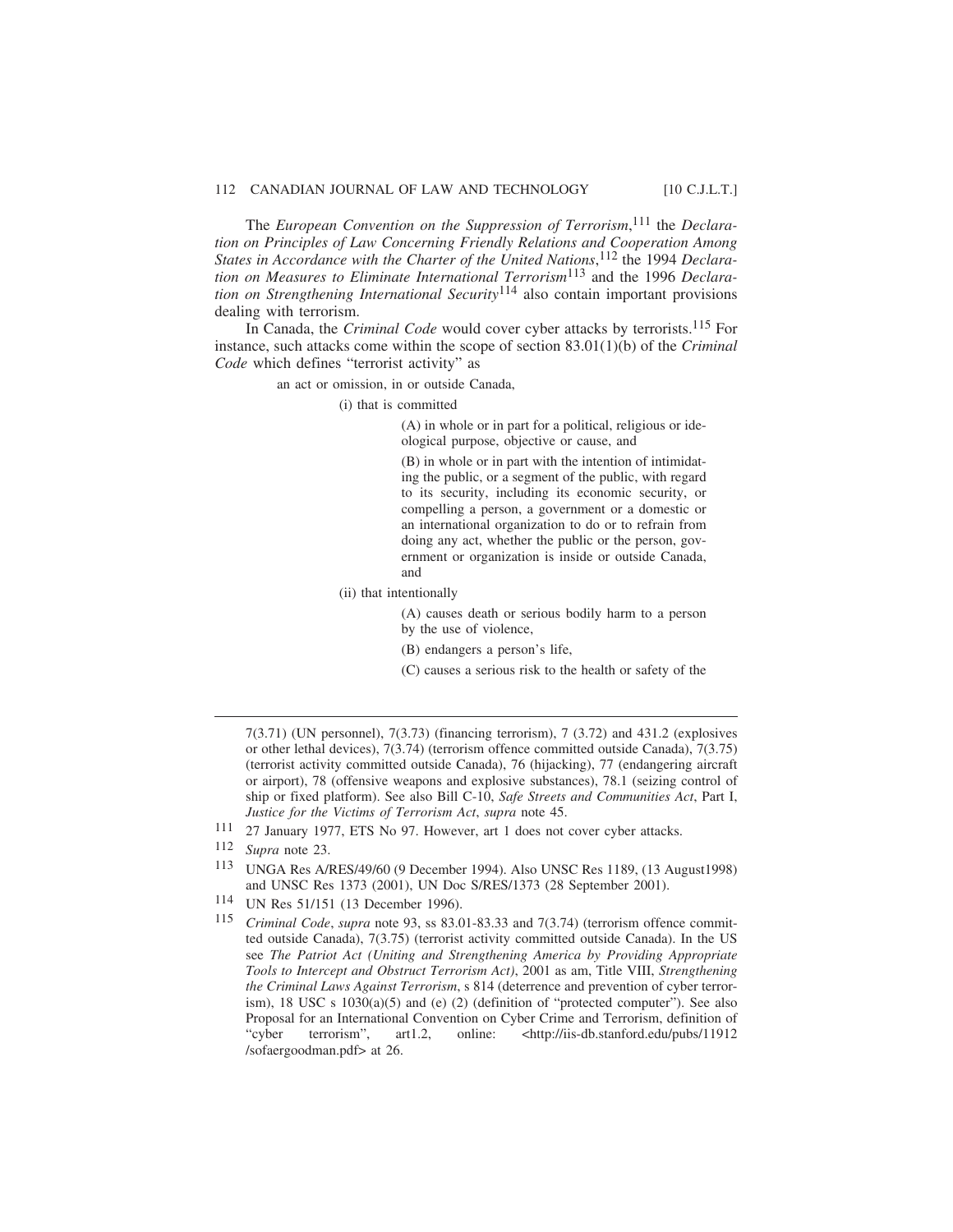public or any segment of the public,

(D) causes substantial property damage, whether to public or private property, if causing such damage is likely to result in the conduct or harm referred to in any of clauses (A) to (C), or

(E) causes serious interference with or serious disruption of an essential service, facility or system, whether public or private, other than as a result of advocacy, protest, dissent or stoppage of work that is not intended to result in the conduct or harm referred to in any of clauses (A) to (C).

Harboring or concealing a person whom he or she knows to be a terrorist for the purpose of enabling that person to facilitate or carry out any terrorist activity is guilty of an indictable offence.<sup>116</sup> This would also include a cyber attack.

Until there is a quasi-universal condemnation of cyber crimes and a wide adoption of the *European Convention on Cybercrime*, it is not possible to affirm that such crimes give all states universal jurisdiction to punish its non-state perpetrators as is the case with piracy.

#### **(d) Prescriptive Jurisdiction over Cyber Offences**

*The Council of Europe Convention on Cybercrime* in article 22.1 lists two of the traditional bases upon which a party may found claims to prescriptive jurisdiction over cyber offences. The first is the territorial principle which gives jurisdiction to the state in whose territory the offence is committed.117 This includes its territory, ships flying its flag and aircraft registered therein.<sup>118</sup> The Convention does not take any position on the scope of the territorial principle. Does it mean exclusively the place where the offending act was commenced (subjective or initiatory principle), or where the act was consummated or where the last constituent element of the offence had occurred (objective or terminatory principle), or where the detrimental effects of the offence were felt? The territorial principle could also mean the place where any element of the offence occurred. Since article 22.1 does not exclude any criminal jurisdiction exercised by a party in accordance with its domestic law, the territorial principle could be interpreted to mean the state which has a reasonable and legitimate interest in taking jurisdiction or the state which has a real and substantial link with the offence and the offender.<sup>119</sup> Since the effects of a cyber attack would be felt in the territory of the targeted state, any of the bases for exercising jurisdiction pursuant to the territorial principle could be used except the subjective or initiatory principle.

Second, the Convention lists the active nationality principle, which bases jurisdiction on the nationality of the offender provided the offence is punishable

<sup>116</sup> *Criminal Code*, *supra* note 93, s 83(23).

<sup>117</sup> In Canada, *Criminal Code*, *ibid,* s 6(2). As a general rule no person shall be convicted of an offence committed outside Canada.

<sup>118</sup> *Supra* note 85, art 22.1, a, b, c.

<sup>119</sup> In Canada see *R. v. Libman*, [1985] 2 S.C.R. 178 (jurisdiction where a substantial portion of the activities has taken place in Canada).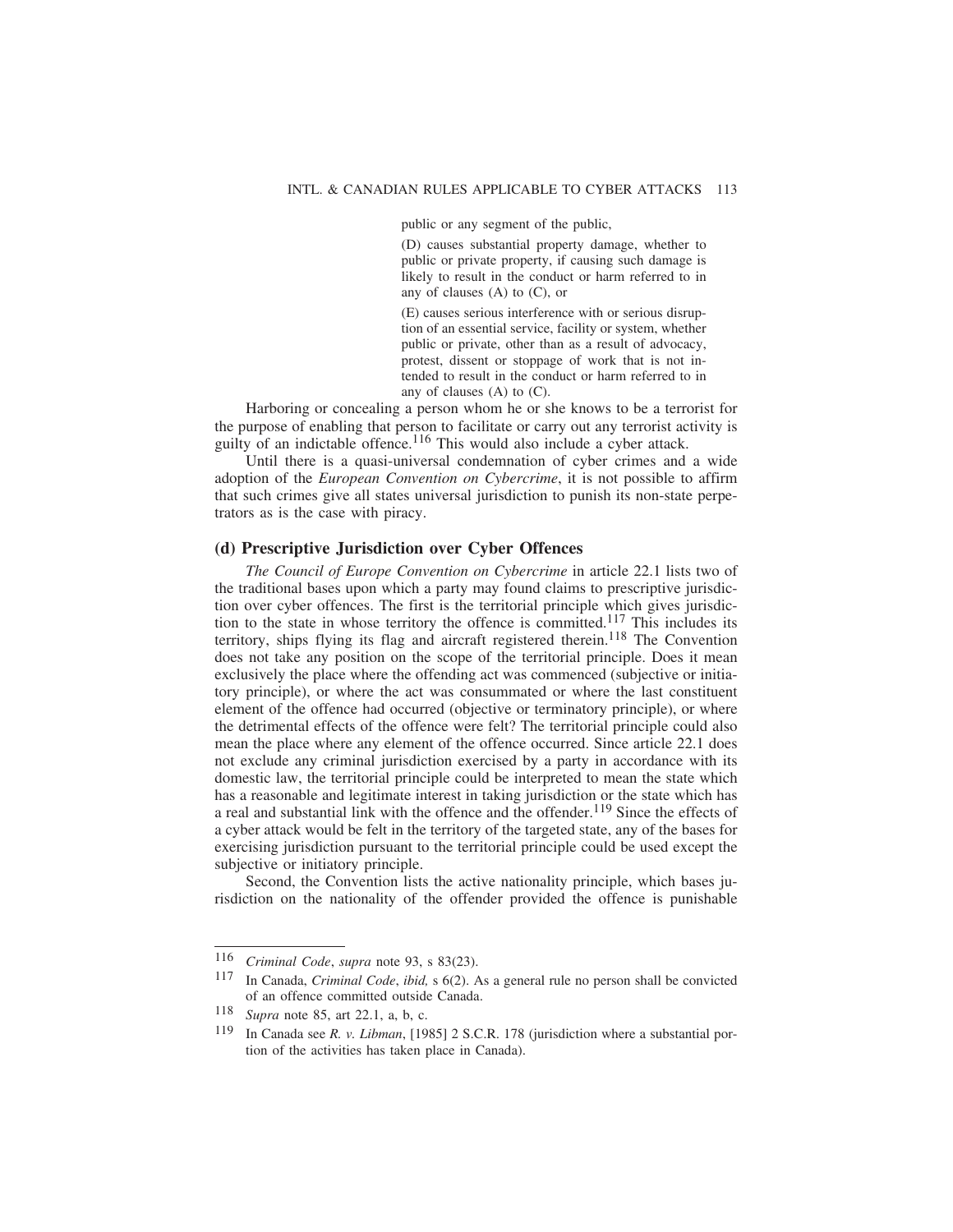under the criminal law where it was committed or if the offence was committed outside the territorial jurisdiction of any state.<sup>120</sup> Canada uses the principle of active nationality sparingly.<sup>121</sup>

Unlike Canadian legislation, $122$  the Convention does not mention the passive personality principle based on the nationality of the victim. On the other hand, a state victim of a cyber attack should be able to use the protective principle to establish its jurisdiction over the offender since such attack would be prejudicial to its security and economic well-being.<sup>123</sup> The universal principle should also enable states to exercise jurisdiction over terrorists committing cyber offences — especially where extradition of the offenders is not possible and there are no other bases for the exercise of jurisdiction.

Canadian legislation complies with the provisions of the Convention dealing with jurisdiction.<sup>124</sup> It also enables Canadian courts to assert extra territorial jurisdiction over cyber crimes and some of its non-state actors.<sup>125</sup> However, assertions of extra-territorial jurisdiction may result in disproportionate distribution of Internet regulation which would allow the state that prescribes the most stringent laws to prevail. The effects doctrine would limit such assertion and give the strongest claim to the state that felt the most substantial effects of a cyber attack.

#### **(e) Extradition**

The *Convention on Cybercrime* contains provisions dealing with the extradition of individuals who have committed the cyber offences listed therein "provided they are punishable under the laws of both Parties concerned by deprivation of liberty for a maximum period of at least one year, or by a more severe penalty."126 These extraditable offences are deemed to be included in any existing extradition treaties between the parties to the Convention. Since many states will not extradite their nationals, the *Convention on Cybercrime* provides that if the extradition is refused solely on the basis of the nationality of the person sought, or because the state has jurisdiction over the offence, the requested state shall submit the case at the request of the requesting state to its competent authorities for the purpose of prosecution.<sup>127</sup> With respect to terrorists, the political offence exception could be a barrier to their extradition since the *Convention on Cybercrime* provides that "Extradition shall be subject to the conditions provided by the law of the requested

<sup>120</sup> *Supra* note 85, art 22.1.d.

<sup>121</sup> *Criminal Code*, *supra* note 93, ss 46(3), 7(2.3), 7(3,7)(c), 7(3.71)(c), 7(3)(c), 7  $(3.1)(c)(i)$ ,  $7(3.5)(c)$ ,  $7(3.7)(c)$ ,  $7(3.72)(c)(i)$ ,  $7(3.73)(c)(i)$ ,  $7(3.74)(a)$ . In general, see JG Castel, "The Internet in Light of Traditional Public and private International Law Principles and Rules Applied in Canada" (2001), 39 Can YB Int'l L 3 at 9–22.

<sup>122</sup> *Criminal Code*, *ibid*, ss 7(2.31)(a), 7(2.1)(f), 7(3.1)(e), 7(3.71), 7(3.72)(e), 7(3.75).

<sup>123</sup> *Criminal Code*, *ibid*, ss 7(2.1)(g), 7 (2.31)(b), 7 (3.1)(d), 7(3.72)(f), 7(3.73)(e), 7(3.75)(b),(c).

<sup>124</sup> *Ibid.*

<sup>125</sup> *Ibid*, ss 83.01(1), (Definitions, "terrorist activity" (a) and (b); 7(3.74), and 7(3.75)).<br>126 *Sunra* note 85 art 24

Supra note 85, art 24.

<sup>127</sup> *Ibid*, art 24.6.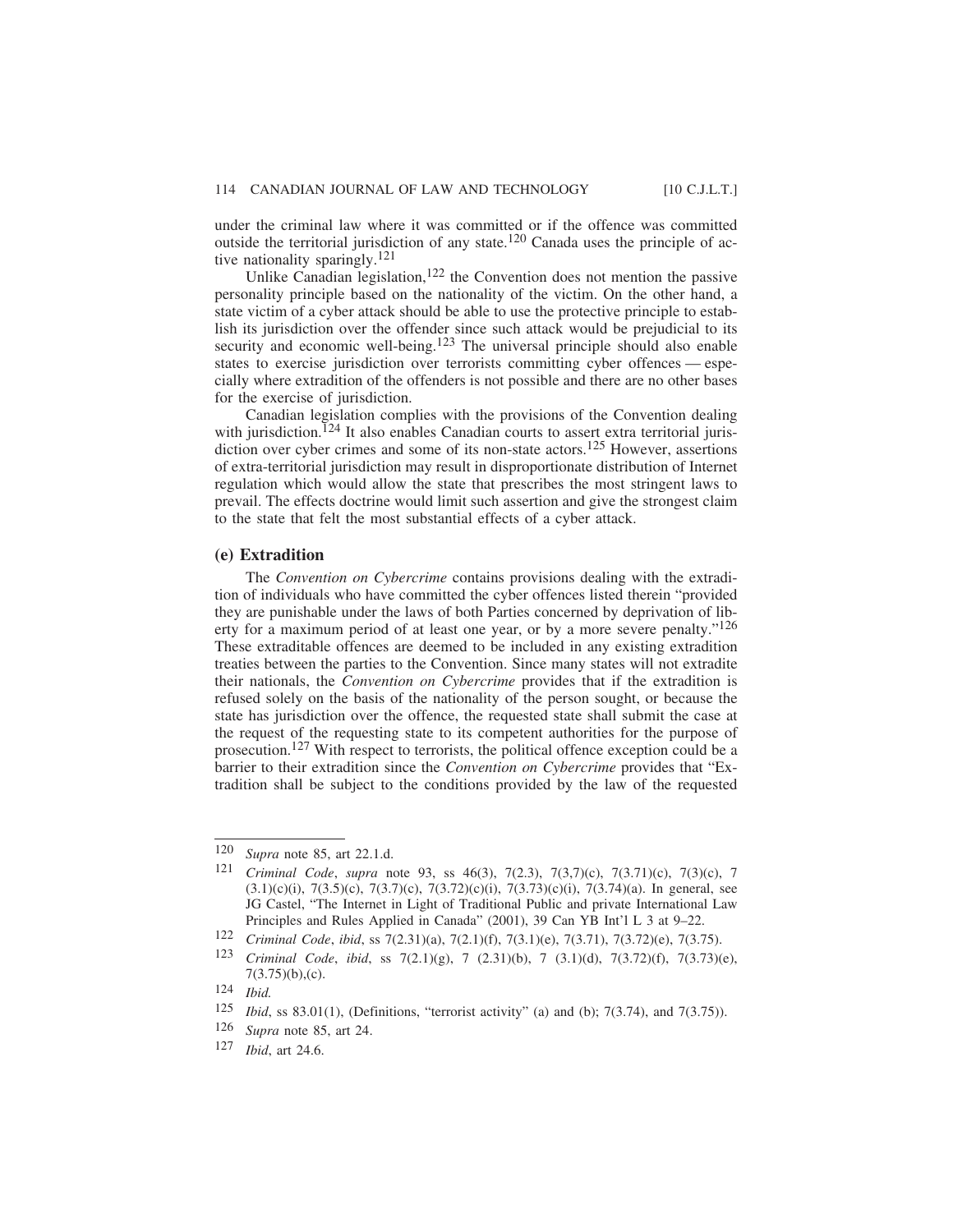Party or by applicable extradition treaties, including the grounds on which the requested Party may refuse extradition."<sup>128</sup> However, modern extradition treaties have eliminated this exception and replaced it with a humanitarian exception to allow the accused to claim that he or she will not receive a fair trial in the requesting state. This is not the case in Canada where the *Extradition Act* provides that the Minister shall refuse to make a surrender if "the conduct in respect of which extradition is sought is a political offence or an offence of a political character," $^{129}$  except in the case of a person subject to a request for surrender issued by the International Criminal Court.130 However, some conduct such as murder, extortion, using devices in circumstances in which human life is likely to be endangered or property damage is likely to be caused, does not constitute a political offence or an offence of a political character.<sup>131</sup> This provision would cover a cyber attack if it is an offence included in the relevant extradition treaty. To overcome these barriers to extradition many states have used other methods such as exclusion, deportation or rendition of the accused.

Once the accused is before the courts of the requesting state, treaties of mutual assistance in criminal matters are designed to help the prosecution gather the evidence necessary for obtaining a conviction.<sup>132</sup>

In the absence of a treaty of extradition, the requested state would be under no obligation to extradite the offender found in its territory. For states that are not parties to the *Convention on Cybercrime* extradition would depend on the treaties in existence between the states concerned.

As with state perpetrators, the greatest difficulty is identifying and locating the actor of the cyber attack, whether a private individual or a terrorist, for the purpose of prosecution or extradition, as some states may not be properly knowledgeable or equipped to do so.

#### **CONCLUSIONS**

Global security in cyberspace is an absolute necessity given the global nature of the Internet. Preventing and stopping a cyber attack, especially against the critical infrastructures of a particular state, requires the co-operation and assistance of all states in the investigation of such attack and in blocking all traffic with the offending state Internet Service Providers. Multilateral responses are necessary as they are in other situations involving threats to international peace and security. Cyber attacks are a global problem like global warming, because no one state can deal adequately with the problem on its own.<sup>133</sup> Existing customary and conven-

<sup>128</sup> *Ibid*, art 24.5. For political offences see S Williams & JG Castel, *Canadian Criminal Law. International and Transnational Aspects* (Toronto: Butterworths, 1981) at 347–378.

<sup>129</sup> SC 1999, c 18, s 46 (1)(c).

<sup>130</sup> *Ibid*, s 47.1.

<sup>131</sup> *Ibid*, s 46(2).

<sup>132</sup> For instance, Convention on Cybercrime, *supra* note 85, arts 25–35.

<sup>&</sup>lt;sup>133</sup> HH Perritt Jr "The Internet as a Threat to Sovereignty? Thoughts on the Internet's Role in Strengthening National and Global Government" (1998) 5 Ind J Global Legal Stud 423 at 429.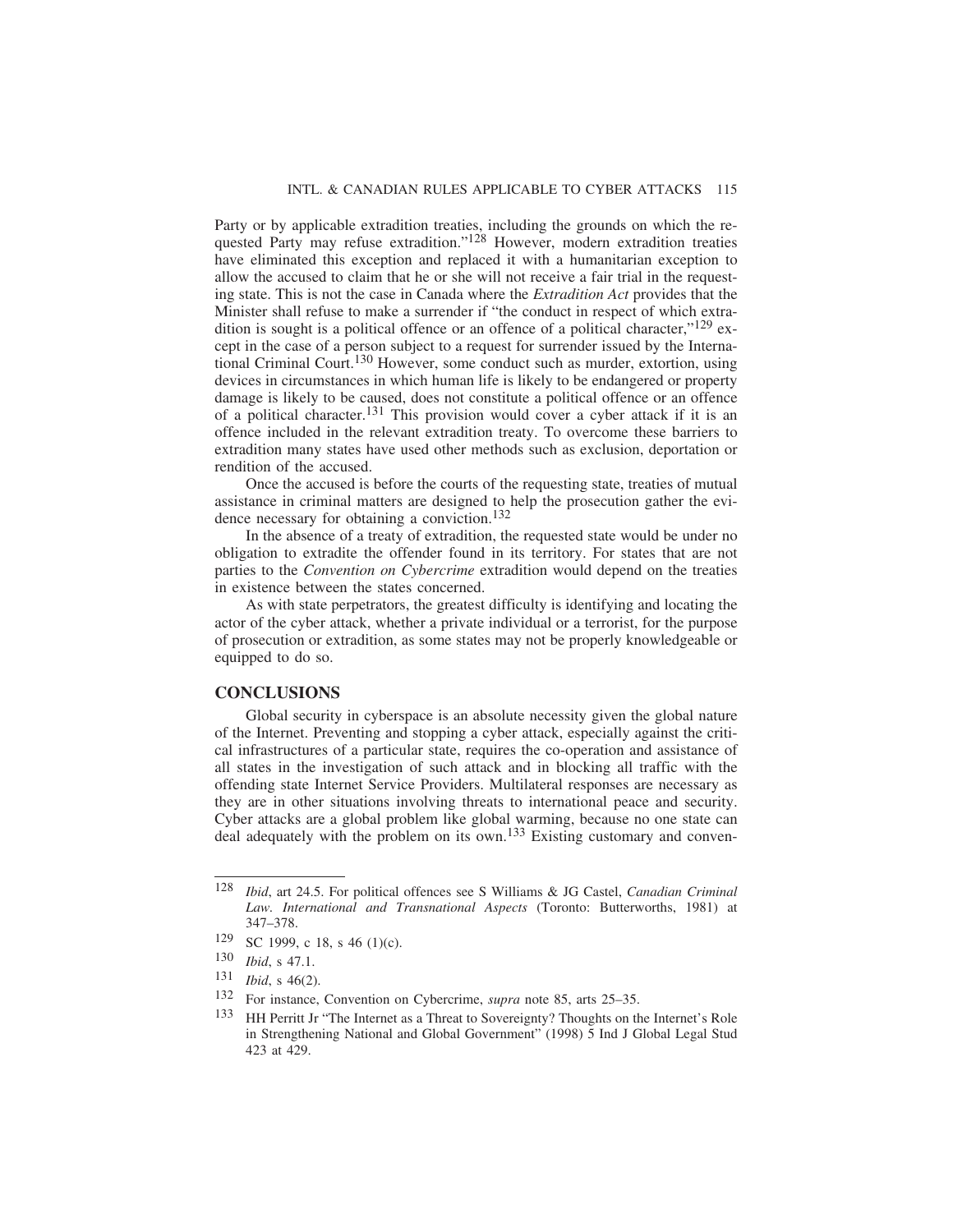tional international law rules are not as clear and effective when applied to a cyber attack by an organ or agent of a state or by its sponsored terrorist organizations as when applied to a cyber attack by a non-state actor. Simply reaffirming the applicability of present international law rules to cyber attacks is not sufficient. Some gaps and uncertainties still exist in their application which must be addressed due to the fact that cyber warfare is of very recent origin. However, it will not be easy to change present international law rules to reflect the interests and desires of a significant number of states especially those of the United States of America, China and Russia. Any new international law rules will have to achieve a suitable balance between the threats and opportunities cyberspace creates.

With respect to cyber attacks as cyber crimes by non-state actors including terrorists, the present legal situation is much better since an ever increasing number of states have implemented the *Council of Europe Convention on Cybercrime*, which so far has proven to be reasonably effective. A global solution is in sight. However, there is still room for improvement on the Canadian domestic level.

It is worth considering a number of possible solutions which could be adopted at the international and Canadian levels.

#### **(a) On the International Level**

To adapt international law rules to this new form of nefarious cyber activity, states could:

> 1. Clarify the notion of use of force in article 2 paragraph 4 of the *Charter of the United Nations* by having this body declare that it includes cyber attacks. This finds support in the advisory opinion of the International Court of Justice in the nuclear weapons case;134 or

> 2. Amend the definition of aggression to include cyber attacks by states or sponsored by them without being preceded by or accompanied by physical armed attacks. This would enable the Security Council to intervene pursuant to Chapter VII of the *Charter of the United Nations* and the International Criminal Court to exercise jurisdiction when authorized to do so by the Security Council, pursuant to article 5.1(d), which lists the crime of aggression as defined in article 8 bis adopted on 11 June 2010. This amendment would not affect the concept of self-defence. However, it may be considered unnecessary by the U.S.A., which recently emphasized in its *Declaration of an International Strategy for Cyberspace* that: "Consistent with the United Nations Charter, states have an inherent right to self — defense that may be triggered by certain aggressive acts in cyberspace."135 or

> 3. Adopt a multilateral or bilateral Convention on Cyber Space prohibiting states from resorting to cyber attacks on the Internet and other computer networks as the international community has done with respect to other weapons in the *Geneva Gas Protocol* prohibiting the use in war of

<sup>134</sup> *Supra* note 24.

<sup>135</sup> *Supra* note 10.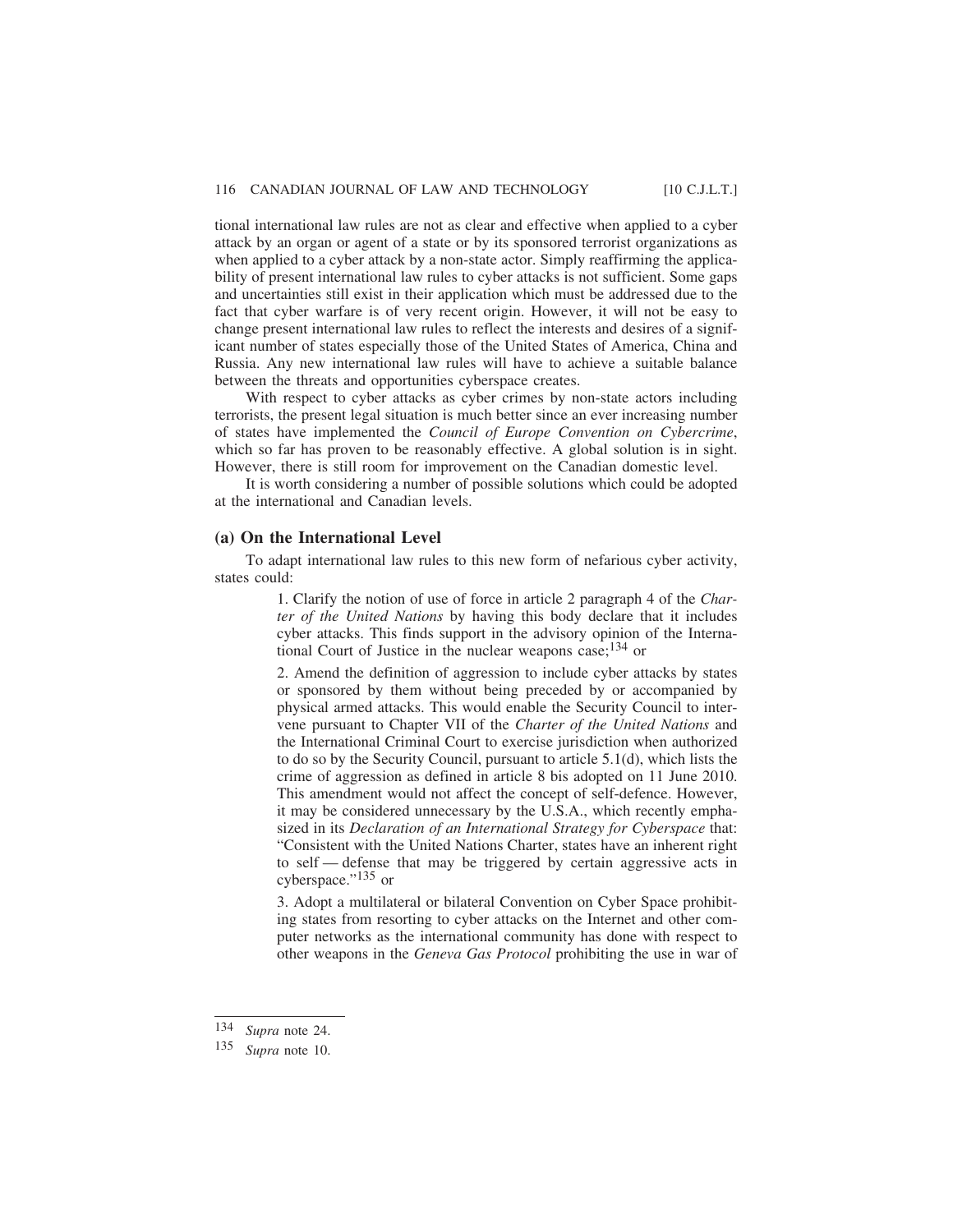poisonous gases,136 the *Biological Weapons Convention*, 137 and the *Chemical Weapons Convention*. 138 The convention could be limited in scope to cyber attacks most seriously endangering the security of states and their economic well-being; for instance, banning cyber attacks against financial institutions such as altering data or damaging their networks through logic bombs. More generally, the convention could ban cyber attacks against all civilian infrastructures except in case of selfdefence; and

4. Due to the unique aspects of cyberspace, clarify its impact on the law of armed conflict and ban or limit cyber attacks by adding a Protocol to that effect to the 1980 *Convention on Prohibition or Restriction on the Use of Certain Conventional Weapons* and *Protocols*; 139 and amend the Geneva Conventions and Protocols accordingly;<sup>140</sup> and

5. Monitor compliance by international inspection teams for which an International Cyber Forensics and Compliance Body under the auspices of the United Nations would be created similar to those in the *Treaty on the Non-Proliferation of Nuclear Weapons* whose signatory states have concluded agreements with the International Atomic Energy Agency with respect to compliance<sup>141</sup> or the *Chemical Weapons Convention*.<sup>142</sup> Flow monitoring devices could be placed at key nodes leading into the networks of states to watch how the traffic moves and to look for unusual patterns in order to detect the origin of the attack. The sanctions for breaching such conventions would be to limit or prevent the international Internet and telephone traffic flows into the offending state thus denying service to legal entities, persons, state agencies and devices participating in an attack. Monitoring compliance is important as the value of an international convention to ban or limit cyber attacks would depend upon detecting violations. This is not easy since a cyber attack by state A against state B can come from a botnet computer in state C. Even if a state admitted that an attack came from a hacker in its territory, it could claim that such attack was the act of an anonymous citizen. National cyberspace accountability is difficult to establish.

6. If options 1, 2, 3, 4 or 5 are not possible at the present time, a new customary international law rule could be developed by a majority of states by categorizing a cyber attack by or sponsored by a state as an act of war depending upon the circumstances and effects of such attack.

7. Create a multilateral International Standing Emergency Response

<sup>136</sup> (1925) 94 LNTS 565, (1975) 14 ILM 49.

<sup>137</sup> (1972) 26 USTS 583, (1972) 11 ILM 310.

<sup>138</sup> (1993) 32 ILM 800.

<sup>139</sup> *Supra* note 65.

 $\frac{140}{141}$  *Supra* notes 66, 67, 68.

Art II, online: <http://www.state.gov./www/global/arms/treaties/npt1.html>.

<sup>142</sup> See *supra* note 138.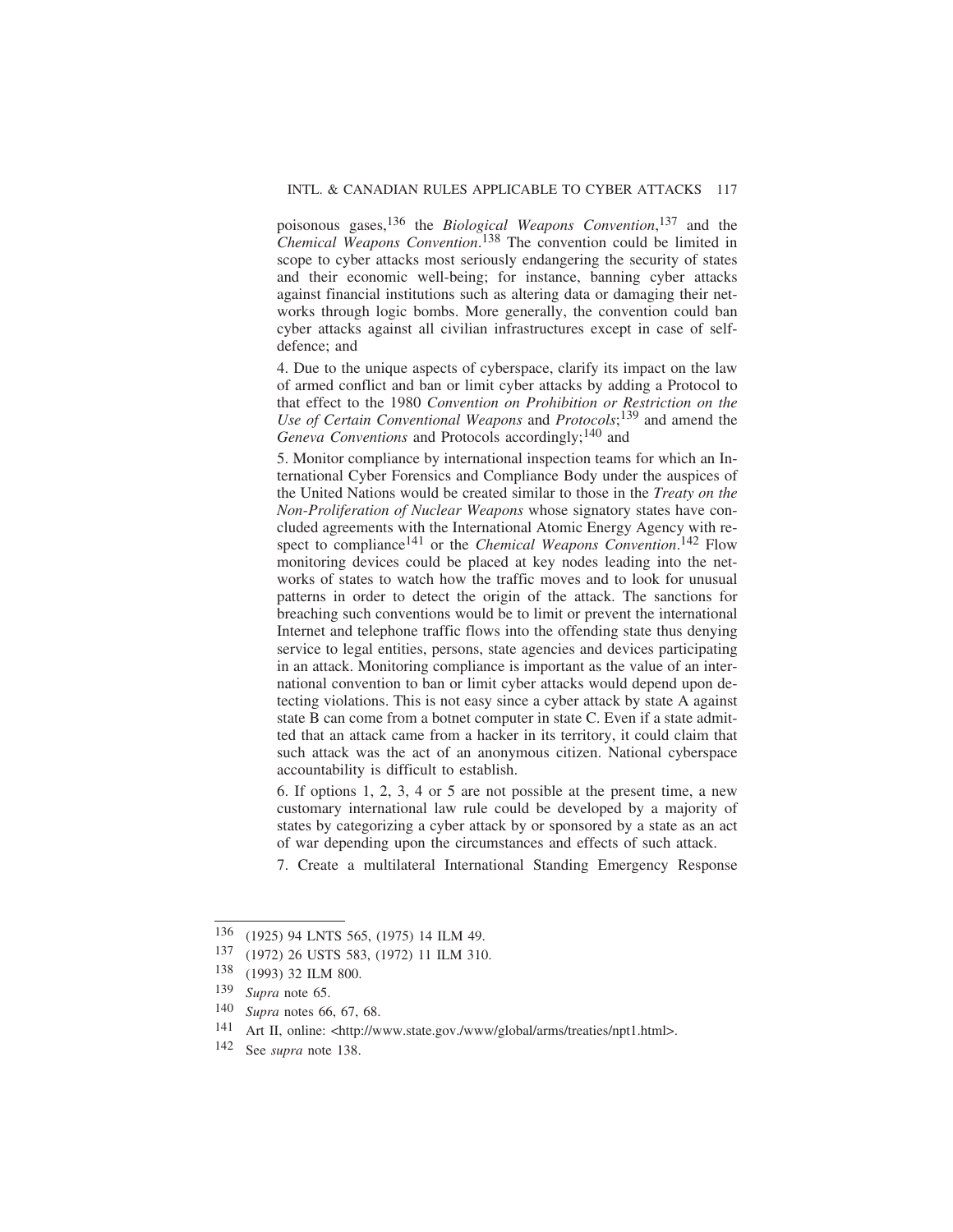Body; $143$  and

8. Create an International Cyber Reduction Risk Center with obligation to assist targeted states; and

9. Become a party to the Convention on Cybercrime,<sup>144</sup> and include a cyber attack as an offense in the domestic criminal legislation; and try to provide penalties similar to those prevailing in the other member states; and

10. Become a party to conventions of mutual legal assistance in criminal matters that cover cyber crimes by providing information and evidence to facilitate finding, prosecuting and punishing those responsible for such crimes; and

11. Include cyber crimes in treaties of extradition and remove the political offence exception from the treaties that still contain this exception; and

12. Modify the scope of the international law rules pertaining to state immunity by removing the immunity from jurisdiction of states resorting to or sponsoring terrorism.

Some states have already adopted some of these proposals. However, as already mentioned, regulation of the Internet to prevent cyber attacks is a transnational problem that must receive global support.

#### **(b) On the National Level in Canada**

On the national level, Canada could take the following steps to reduce its vulnerability to cyber attacks:

> 1. Participate actively in the adoption of new international law rules with respect to cyber attacks on the international level as proposed above.

> 2. With respect to cyber attacks by state actors, adopt the U.S. categorization of such attacks as acts of war until clarified by the Security Council.

> 3. Implement as soon as possible Canada's Cyber Security Strategy.145

4. Adopt legislation to implement the provisions of the *Convention on Cybercrime* which are not yet part of the existing federal legislation to enable Canada to ratify it. In the last Parliament the government had introduced three Bills<sup>146</sup> for this purpose one of which has already been be

<sup>143</sup> See for instance, NATO Cooperative Cyber Defense Center of Excellence in Estonia created in 2008 following the 2007 Cyber attack on that country's public and private institutions.

<sup>144</sup> *Supra* note 85.

<sup>145</sup> *Supra* note 18.

<sup>146</sup> 40th Parliament: Bill C-50, *An Act to amend the Criminal Code (Interception of Private Communications and Related Warrants and Orders)*; Bill C-51, *An Act to amend the Criminal Code, the Competition Act and the Mutual Legal Assistance in Criminal Matters Act (Investigative Powers for the 21st Century Act)*; Bill C-52; *An Act regulating telecommunications facilities to support investigations (Investigating and Preventing Criminal Electronic Communications Act)*.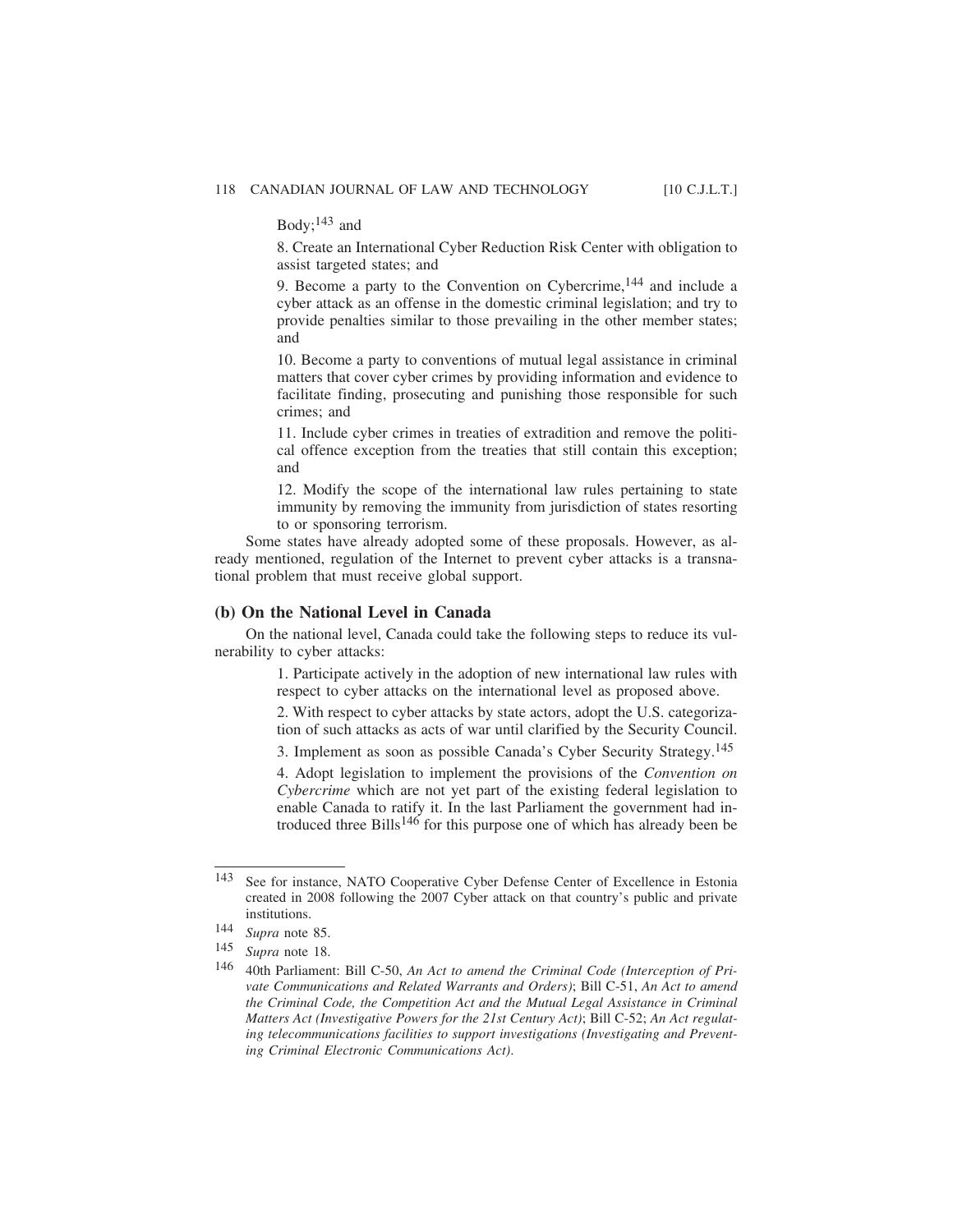re-introduced and adopted by the 41st Parliament and is now before the Senate for final approval.<sup>147</sup> The others will probably be re-introduced soon. The most important provisions of these bills from the point of view of cyber crimes deal with improved access to investigative tools including: the extension of the maximum period for the use of tracking devices in investigations of terrorism; tracing communications back to a suspect; making it illegal to possess a computer virus for the purpose of committing an offence of mischief and importing and making available a computer virus; enhancing international co-operation to help in investigating and prosecuting cyber crimes that go beyond Canada's borders; and, the obligation of telecommunications service providers to put in place and maintain devices that facilitate the lawful interception of information transmitted by telecommunications to be supplied to police and security intelligence services including basic information about their subscribers.

5. Resort to unilateral measures such as the use of active defenses by the Canadian system administrator who, having traced the source of the attack using trace programs, would back hack and disrupt it, in the absence of specific international instruments relating to the enforcement of data protection laws with states which are not parties to the *Cybercrime Convention* or in case of refusal to cooperate. This solution may be an appropriately forceful response to a cyber attack whether by a state or a nonstate actor. Another solution would be cyber deterrence by way of countermeasures against the attacker network. It would not amount to cyber war and could be justified as a countermeasure if the attack was by a state actor.

6. Create a national cyber attack early warning system whether or not such attack is politically motivated.

7. Create a Cyber Command similar to the one existing in other states, notably in the United State of America. It could be in charge of running the early warning system.

8. As proposed by Canada's Cyber Security Strategy, fix the vulnerability of the Canadian power grid, banking system and other civilian networks. To reduce Canada's vulnerability to cyber attacks on her infrastructures is not easy as the critical infrastructure networks pertaining to electricity,148 banking, manufacturing, transportation, etc., are all connected to the Internet. A solution would be to keep these networks separate from the Internet and secure. To do so would minimize and even eliminate any interruption and manipulations of Canada's critical functions thereby avoiding any concerted attack on the computers of an important sector of

<sup>147</sup> Bill C-10, *supra* note 45, (deals with the recourse available to victims of terrorism against terrorists and those sponsoring them).

<sup>148</sup> In the USA see David M Nicol, "Hacking the Lights Out" (July 2011) *The Scientific American* 70. Also, "Trustworthy Cyber Infrastructure for the Power Grid" Multiuniversity research project funded by the U.S. Department of Energy, online: <www.tcipg.org>.